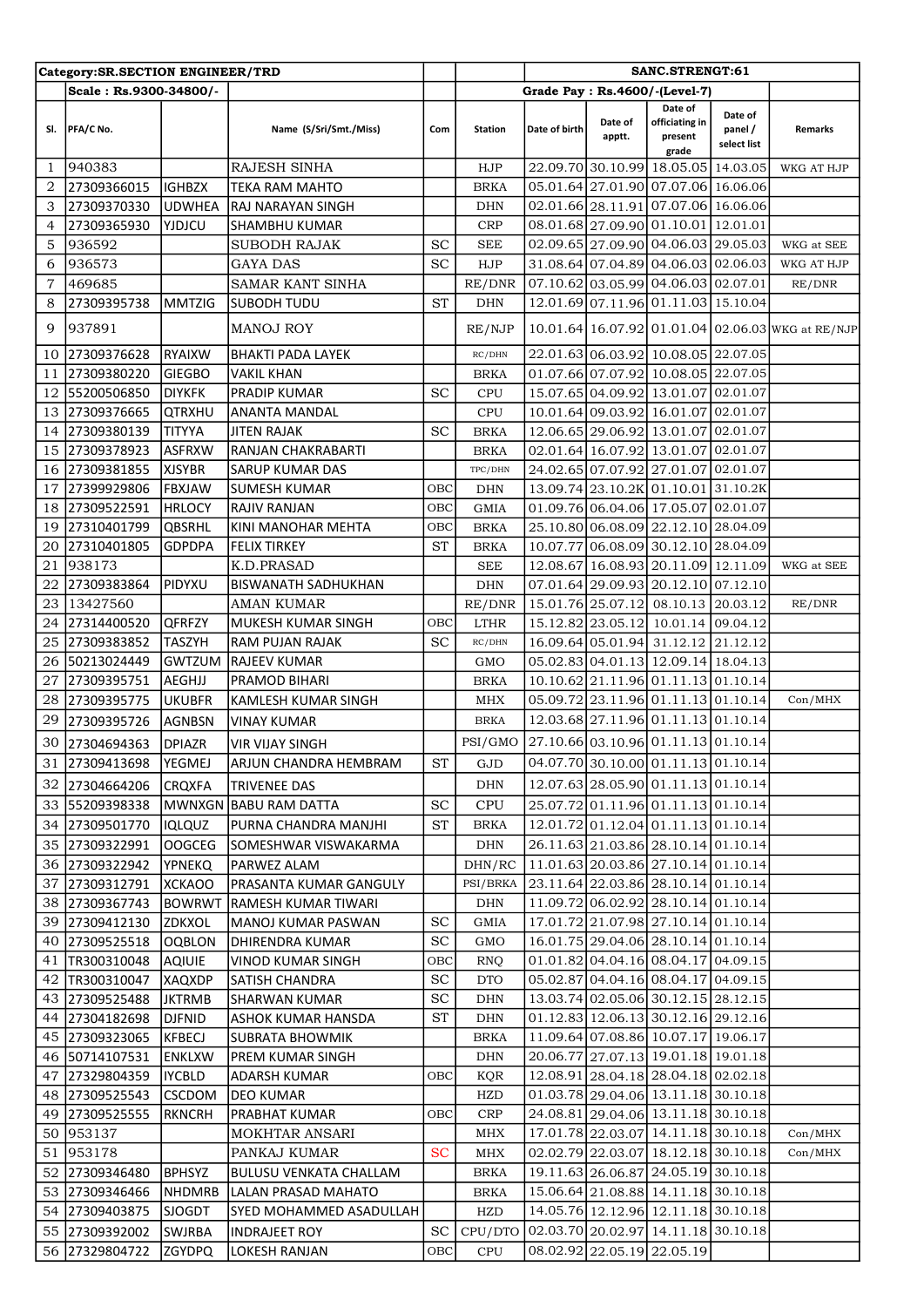| 57             | 27306430375                   | <b>MZTDSD</b> | MITHLESH KUMAR                        |           | PRP                      |                            |                   | 16.03.85 15.09.09 15.06.19 04.06.19 |                 |                                  |
|----------------|-------------------------------|---------------|---------------------------------------|-----------|--------------------------|----------------------------|-------------------|-------------------------------------|-----------------|----------------------------------|
| 58             | 27302664800                   | <b>ZPMBDJ</b> | ABHAY NARAYAN SINGH                   |           | <b>LTHR</b>              |                            |                   | 15.02.82 13.05.08 13.06.19 04.06.19 |                 |                                  |
| 59             | 27302684020                   | <b>DQFWGF</b> | VIMLESH KUMAR SINGH                   |           | <b>DTO</b>               |                            |                   | 17.10.78 23.07.08 15.06.19 04.06.19 |                 |                                  |
| 60             | 27311403779                   | <b>XMLBNA</b> | MD. QAMRUDDIN                         |           | Balumath/L<br><b>THR</b> |                            |                   | 05.04.83 14.01.10 13.06.19 04.06.19 |                 |                                  |
| 61             | 27311405980                   | <b>MRNZPP</b> | ARVIND KUMAR                          |           | <b>DHN</b>               |                            |                   | 16.08.87 10.04.10 02.09.20 27.08.20 |                 |                                  |
| 62             | 27311404800                   | <b>NQAROI</b> | SONU KUMAR                            |           | CTPC/DHN                 |                            |                   | 16.02.83 10.04.10 02.09.20 27.08.20 |                 |                                  |
| 63             | 27311402027                   | <b>CQYKSW</b> | <b>NIRAJ KUMAR</b>                    |           | KQR                      |                            |                   | 24.11.79 10.04.10 02.09.20 27.08.20 |                 |                                  |
| 64             | 27311402519                   | <b>GMTAUD</b> | MD ZAFAR IMAM SIDDIQUEE               |           | <b>DTO</b>               |                            |                   | 20.08.75 21.04.10 02.09.20 27.08.20 |                 |                                  |
| 65             | 27313440639                   | LNIYBU        | <b>ARUN KUMAR</b>                     | OBC       | GJD                      |                            |                   | 15.03.76 12.06.13 02.09.20 27.08.20 |                 |                                  |
| 66             | 27309403929                   | <b>JEYQON</b> | <b>SANTOSH KUMAR DUBEY</b>            |           | <b>DTO</b>               |                            |                   | 13.03.77 29.05.97 09.01.21 27.08.20 |                 |                                  |
| 67             | 27309383918                   | <b>ZSJQWW</b> | SANTOSH KUMAR TIWARY                  |           | <b>DTO</b>               |                            |                   | 20.02.76 29.07.95 09.01.21 27.08.20 |                 |                                  |
|                |                               |               |                                       |           |                          |                            |                   |                                     |                 |                                  |
|                | Category: JUNIOR ENGINEER/TRD |               |                                       |           |                          |                            | SANC.STRENGT:42   |                                     |                 |                                  |
|                | Scale: Rs.9300-34800/-        |               |                                       |           |                          |                            |                   | Grade Pay : Rs.4200/-(Level-6)      |                 |                                  |
| 1              | 27309421210                   | <b>DQZRMA</b> | ISURAJ KUMAR SINHA                    |           | RC/BRKA                  |                            |                   | 14.06.84 28.07.03 05.06.13 22.03.13 |                 | <b>PRQ</b>                       |
| $\overline{2}$ | 27309403980                   | <b>JNIUGE</b> | <b>BHIM KUMAR TUDU</b>                | <b>ST</b> | GJD                      |                            |                   | 05.12.72 30.05.97 25.07.17 01.12.16 |                 | <b>PRQ</b>                       |
| 3              | 27309261898                   | PJWDMM        | lMAHENDRA PRASAD                      |           | <b>LTHR</b>              |                            |                   | 11.06.62 14.10.80 16.07.20 06.11.19 |                 | PRQ                              |
| 4              | 27309412153                   | <b>NNYONO</b> | <b>SHANKAR DAYAL</b>                  | <b>SC</b> | CPU                      |                            |                   | 01.01.72 23.02.01 16.07.20 06.11.19 |                 | PRQ                              |
| 5              | 27300506710                   | <b>JQBYNQ</b> | RAJ KUMAR MANDAL                      | <b>SC</b> | <b>SGRL</b>              |                            |                   | 02.01.69 25.03.93 17.07.20 06.11.19 |                 | PRQ                              |
| 6              | 53162120095                   | <b>HIXWMD</b> | HARISH CHANDRA GUPTA                  |           | GMIA                     |                            |                   | 11.02.79 07.09.12 02.08.21          |                 | DRO came on M/T<br>with G.C.Jani |
| 7              | 27329808226                   | UTEQTH        | İSATISH SHARMA                        |           | RNQ/DTO                  |                            | 12.02.96 28.07.20 | 23.08.21                            | 29.05.20        | <b>DRQ</b>                       |
| 8              | 27329808227                   | <b>UPSBAF</b> | <b>RAHUL KUMAR</b>                    | <b>SC</b> | CPU/DTO                  |                            | 26.09.99 28.07.20 | 23.08.21                            | 29.05.20        | <b>DRQ</b>                       |
| 9              | 27329808224                   | <b>MTFDDG</b> | <b>GAURAV KUMAR</b>                   | <b>ST</b> | <b>DTO</b>               |                            | 18.06.94 28.07.20 | 23.08.21                            | 29.05.20        | <b>DRQ</b>                       |
| 10             | 27329808228                   | <b>TZGDCS</b> | LAXMI KUMARI                          | <b>ST</b> | TPC/BRKA                 | 09.09.97                   |                   | 28.07.20 25.08.21                   | 29.05.20        | <b>DRQ</b>                       |
| 11             | 27329808316                   | YKHIPM        | RAJNIKANT SINHA                       | OBC       | <b>DTO</b>               | 10.01.92                   |                   | 16.09.20 01.12.21                   | 29.05.20        | <b>DRQ</b>                       |
| 12             | 27309522827                   | <b>DXUOIQ</b> | MD.SHAHID ALAM                        |           | GMIA                     | 01.05.84                   | 24.08.06          |                                     | 29.01.21        | Under going<br>training/IAQ      |
| 13             | 27313400101                   | <b>RZQJGR</b> | <b>PINTU KUMAR</b>                    |           | DHN                      | 15.10.90                   | 10.04.12          |                                     | 29.01.21        | Under going<br>training/IAQ      |
| 14             | 50200403079                   |               | MWWBNP MD MUNTAHA HUSSAIN             |           | KQR                      | 15.05.87 19.05.12          |                   |                                     | 29.01.21        | Under going<br>training/IAQ      |
| 15             | 27309522815                   | <b>ZLKHZB</b> | DHARMENDRA KR.SAHU                    |           | <b>LTHR</b>              |                            | 12.08.79 24.08.06 |                                     | 29.01.21        | Under going<br>training/IAQ      |
| 16             | 27309523479                   | <b>GPDZRB</b> | VIRENDRA KUMAR                        | <b>SC</b> | <b>DTO</b>               | 10.05.81                   | 10.11.06          |                                     | 29.01.21        | Under going<br>training/IAQ      |
| 17             | 27312423590                   | <b>MTBSAY</b> | PRAMOD KUMAR SINGH                    |           | GMIA                     |                            | 18.01.81 24.02.12 |                                     | 29.01.21        | Under going<br>training/IAO      |
| 18             | 27313427550                   | XHZDCJ        | <b>SONU RAJAK</b>                     | <b>SC</b> | DHN                      | 28.07.84                   | 25.08.10          |                                     | 29.01.21        | Under going<br>training/IAQ      |
| 19             |                               |               | GANESH PRAJAPATI                      |           | <b>BRKA</b>              |                            | 01.12.21          |                                     |                 | Under going<br>training/DRQ/CGA  |
|                |                               |               | Category:SR.SECTION ENGINEER/Drg./TRD |           |                          |                            |                   | SANC.STRENGT:01                     |                 |                                  |
|                | Scale: Rs.9300-34800/-        |               |                                       |           |                          |                            |                   | Grade Pay: Rs.4600/-(Level-7)       |                 |                                  |
| 1              | 27309413730 BIKKWD            |               | SAILESH KUMAR                         |           | <b>DHN</b>               |                            |                   | 12.12.71 19.07.01 13.12.10 03.11.10 |                 |                                  |
|                |                               |               | Category: JUNIOR ENGINEER/Drg./TRD    |           |                          |                            |                   |                                     | SANC.STRENGT:01 |                                  |
|                | Scale: Rs.9300-34800/-        |               |                                       |           |                          |                            |                   | Grade Pay: Rs.4200/-(Level-6)       |                 |                                  |
| 1              | 27304182686 RHTPQP            |               | <b>ANUP KUMAR</b>                     | OBC       | DHN                      |                            |                   | 17.01.86 26.06.13 13.10.14 05.12.12 |                 |                                  |
| $\mathbf{2}$   | 27329808627 TSFNNM            |               | <b>VIKAS KUMAR</b>                    | OBC       | <b>DHN</b>               | 16.03.96 04.11.20 16.11.21 |                   |                                     |                 |                                  |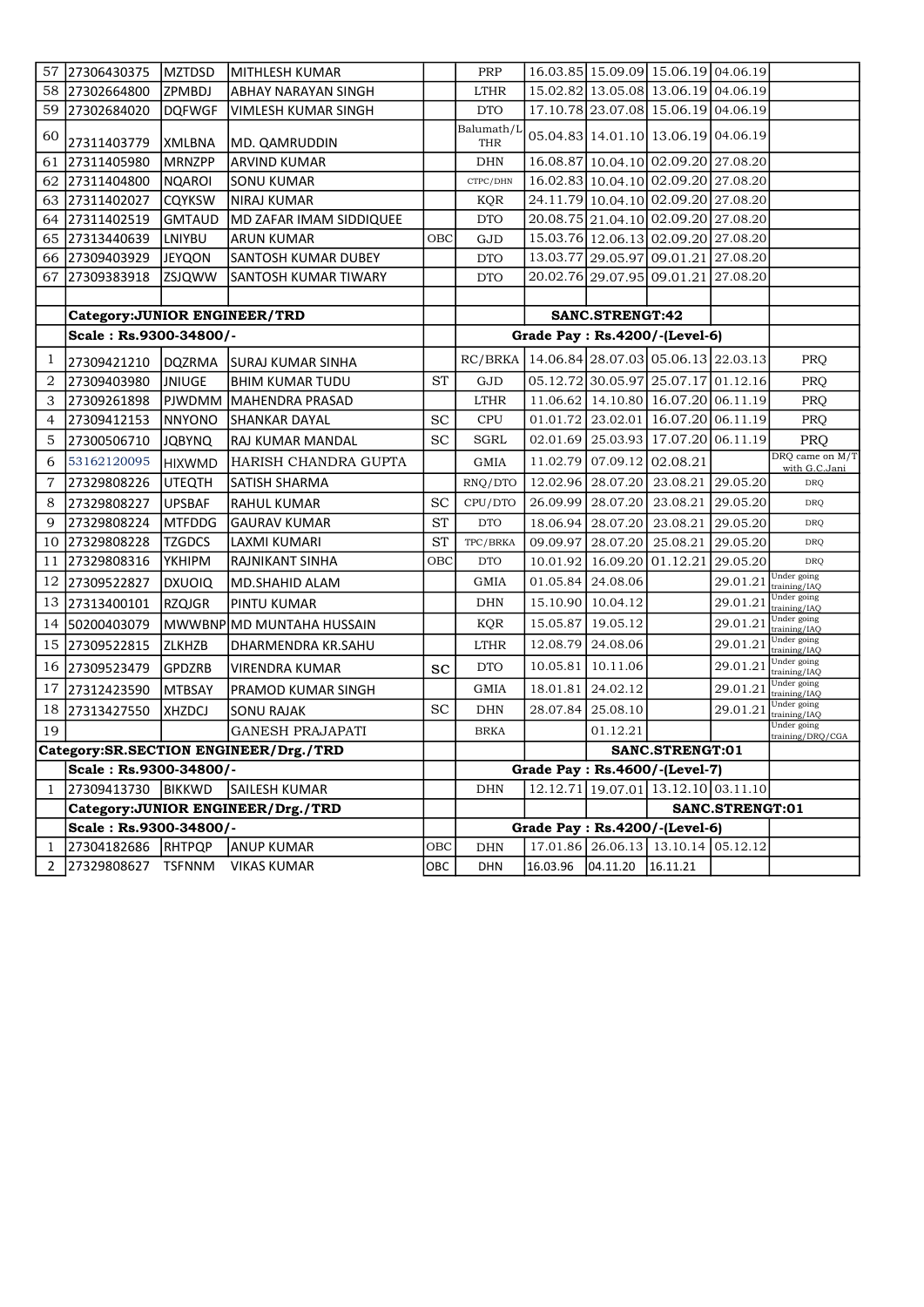# **Category:SR.TECHNICIAN (LINEM AN) SANC.STRENGT:56**

| Level-6        |                | Grade Pay : Rs.4200/- |                             |           |                |          |                              |                           |                   |                                                                        |
|----------------|----------------|-----------------------|-----------------------------|-----------|----------------|----------|------------------------------|---------------------------|-------------------|------------------------------------------------------------------------|
| SI.            | <b>HRMS</b> id | PFA/C No.             | Name (S/Sri/Smt./Miss) Com. |           | <b>Station</b> |          | Date of birth Date of apptt. | Date of<br>officiating in | Date of<br>panel/ | <b>Remarks</b>                                                         |
| $\mathbf{1}$   | <b>DCTGXR</b>  | 27309369600           | R. HEMBRAM                  | <b>ST</b> | <b>CRP</b>     | 18.12.73 | 26.08.92                     | present grade<br>04.07.06 | select list       |                                                                        |
| 2              | <b>HENXEW</b>  | 27309323089           | A.N.RAM                     | <b>SC</b> | <b>DTO</b>     | 27.04.65 | 30.03.86                     | 12.08.11                  |                   |                                                                        |
| 3              | <b>RCXOBJ</b>  | 27309345309           | S.S.THAPA                   |           | <b>KLRE</b>    | 20.02.63 | 26.08.83                     | 01.11.13                  |                   |                                                                        |
| $\overline{4}$ | WGPNGW         | 27309346545           | SUKHEN MONDAL               | <b>SC</b> | <b>DHN</b>     | 07.06.64 | 30.10.88                     | 01.11.13                  |                   |                                                                        |
| 5              | <b>WZOTAN</b>  | 27309356472           | ANAND DAS                   | <b>SC</b> | <b>DHN</b>     | 10.03.66 | 13.07.89                     | 01.11.13                  |                   |                                                                        |
| 6              | <b>OTUAKD</b>  | 27309412098           | <b>BHAGWAN DASH</b>         | <b>SC</b> | <b>RNQ</b>     | 08.07.72 | 14.07.98                     | 01.11.13                  |                   |                                                                        |
| 7              |                | 50646                 | P.P.ROY                     | <b>SC</b> | RE/NJP         | 05.01.69 | 19.05.89                     | 23.12.14                  |                   | RE/NJP Lien at<br><b>DHN</b>                                           |
| 8              | <b>EKPEOT</b>  | 27309356460           | AMAR KR.GHOSH               |           | <b>DHN</b>     | 07.10.70 | 08.02.89                     | 19.12.14                  |                   |                                                                        |
| 9              | <b>AMEPXT</b>  | 27309396172           | <b>J.N.PASWAN</b>           | <b>SC</b> | <b>BRKA</b>    | 06.09.65 | 20.05.98                     | 07.11.15                  |                   |                                                                        |
| 10             | <b>GXAAFZ</b>  | 27309345280           | RAM PRABESH CHAUDHARI       |           | <b>GMO</b>     | 05.07.64 | 29.09.84                     | 01.09.16                  |                   |                                                                        |
| 11             | <b>XYYGCH</b>  | 27309349029           | NARAYAN VISWAKARMA          |           | <b>HZD</b>     | 25.12.68 | 12.11.87                     | 01.09.16                  |                   |                                                                        |
| 12             | LQQWEN         | 27309350810           | <b>TILAK RAM</b>            |           | <b>CRP</b>     | 20.12.67 | 30.12.87                     | 01.09.16                  |                   |                                                                        |
| 13             | <b>RIWTTG</b>  | 27309366234           | RABINDRA SINGH              |           | <b>HZD</b>     | 01.09.72 | 31.08.91                     | 01.09.16                  |                   |                                                                        |
| 14             | <b>CJAFRD</b>  | 27309368875           | <b>BASUDEO</b>              |           | <b>CPU</b>     | 30.11.69 | 15.05.92                     | 01.09.16                  |                   |                                                                        |
| 15             | <b>AYYYLK</b>  | 27309366258           | CHET LAL THAKUR             |           | <b>GMO</b>     | 05.05.62 | 06.07.91                     | 01.09.16                  |                   |                                                                        |
| 16             | <b>TREXZG</b>  | 27309369697           | NAGESHWAR PRASAD            |           | GJD            | 02.12.73 | 16.09.92                     | 01.09.16                  |                   |                                                                        |
| 17             | OGKCEI         | 27309403899           | K.K.SINHA                   |           | <b>CPU</b>     | 01.01.74 | 18.12.96                     | 01.09.16                  |                   |                                                                        |
| 18             | <b>NDZTON</b>  | 27309403851           | <b>DILIP SINGH</b>          |           | <b>KLRE</b>    | 01.04.69 | 18.12.96                     | 01.09.16                  |                   |                                                                        |
| 19             | LDQDNE         | 27309403942           | J.G.BANERJEE                |           | <b>DHN</b>     | 02.11.68 | 29.05.97                     | 01.09.16                  |                   |                                                                        |
| 20             | AQGQZS         | 27309403954           | ASADUR RAHMAN               |           | <b>DHN</b>     | 02.01.73 | 29.05.97                     | 01.09.16                  |                   |                                                                        |
| 21             | QDEDTI         | 27309403978           | MONOJIT SANYAL              |           | <b>DHN</b>     | 10.12.67 | 29.05.97                     | 01.09.16                  |                   |                                                                        |
| 22             | <b>IORUZO</b>  | 27309403966           | <b>B.PRAMANIK</b>           |           | <b>DHN</b>     | 10.12.71 | 29.05.97                     | 12.08.21                  | 25.03.21          |                                                                        |
| 23             | <b>IJXHJH</b>  | 27309403991           | AFTAB ALAM                  |           | <b>DHN</b>     | 05.01.77 | 04.06.97                     | 05.08.21                  | 25.03.21          |                                                                        |
| 24             | <b>AFDDNU</b>  | 27309404004           | ANIL KR.TIWARI              |           | <b>BRKA</b>    | 05.09.70 | 04.06.97                     | 05.08.21                  | 25.03.21          |                                                                        |
| 25             | OLHXSG         | 27309377141           | DINESH VERMA                |           | <b>RNQ</b>     | 08.11.73 | 10.12.91                     | 05.08.21                  | 25.03.21          |                                                                        |
| 26             | RDBDCO         | 27309412025           | SHIV RANJAN KUMAR           |           | <b>DHN</b>     | 02.01.76 | 13.07.98                     | 05.08.21                  | 25.03.21          |                                                                        |
| 27             | <b>IJBPTT</b>  | 27309412050           | RAM SNEHI YADAV             |           | <b>SGRL</b>    | 16.08.68 | 14.07.98                     | 06.08.21                  | 25.03.21          |                                                                        |
| 28             | <b>KDCHTK</b>  | 27309412049           | <b>ASHOK MAHATO</b>         |           | <b>BRKA</b>    | 22.08.75 | 13.07.98                     | 12.08.21                  | 25.03.21          |                                                                        |
| 29             | SWMROP         | 27310324677           | LAL BABU                    | <b>ST</b> | <b>GMIA</b>    | 11.07.69 | 28.08.97                     | 05.08.21                  | 25.03.21          |                                                                        |
| 30             | <b>TOFIDF</b>  | 27310324689           | UPENDRA KUMAR               | <b>ST</b> | SGRL           | 05.03.70 | 28.08.97                     | 30.08.21                  | 25.03.21          |                                                                        |
| 31             | QLIZUH         | 27309412037           | RAMASHISH PRASAD MEHTA      |           | <b>GMIA</b>    | 18.03.73 | 10.07.98                     | 05.08.21                  | 25.03.21          |                                                                        |
| 32             | <b>AACROD</b>  | 27309412062           | NARAYAN PRASAD YADAV        |           | <b>GMIA</b>    | 06.02.70 | 10.07.98                     | 05.08.21                  | 25.03.21          |                                                                        |
| 33             | <b>MWCROR</b>  | 27309412116           | ANUPAM KR.SINHA             |           | <b>KLRE</b>    | 01.01.78 | 14.07.98                     | 05.08.21                  | 25.03.21          |                                                                        |
| 34             | LPOADD         | 27309412141           | AJAY KR.MAHATO              |           | <b>CRP</b>     | 03.06.72 | 12.08.98                     | 06.08.21                  | 25.03.21          |                                                                        |
| 35             | ZUNCOC         | 27309367640           | KHAGEN MAHATO               |           | <b>BARHI</b>   | 03.07.67 | 13.02.92                     | 05.08.21                  | 25.03.21          |                                                                        |
| 36             | SQROMD         | 27309367688           | MAHESH GOPE                 |           | GMO            |          | 08.10.73 07.02.92            | 05.08.21                  | 25.03.21          |                                                                        |
| 37             | HCAXEQ         | 27309412013           | MD. KHALID PARWEZ           |           | <b>HZBN</b>    | 10.10.78 | 13.07.98                     |                           | 25.03.21          |                                                                        |
| 38             | KQWUOL         | 27309369727           | RAM PRASAD MAHATO           |           | GMO            | 16.06.68 | 25.09.92                     | 05.08.21                  | 25.03.21          |                                                                        |
| 39             | <b>BXCJZT</b>  | 27309369739           | ABILASH MAHATO              |           | <b>HZD</b>     | 09.03.74 | 16.10.92                     | 05.08.21                  | 25.03.21          |                                                                        |
| 40             | GBKOGP         | 27309396240           | RAJDEO PASWAN               | <b>SC</b> | <b>DTO</b>     | 25.02.70 | 21.05.98                     |                           | 25.03.21          | POSTING NOT<br>DONE DUE TO<br><b>UNDER DEEMED</b><br><b>SUSPENSION</b> |
| 41             | WZDLQN         | 27309383890           | VINAY KR.TIWARI             |           | GJD            | 20.11.73 | 28.07.95                     | 05.08.21                  | 25.03.21          |                                                                        |
| 42             | TQIFLK         | 27309389398           | DEO NANDAN PD. DEO          |           | <b>BRKA</b>    | 01.01.68 | 28.01.89                     | 05.08.21                  | 25.03.21          |                                                                        |
| 43             | QOXSYF         | 27309363695           | RAJDEO RAM                  | <b>SC</b> | <b>DTO</b>     | 05.01.70 | 26.12.89                     | 06.08.21                  | 25.03.21          |                                                                        |
| 44             | ZEDYSA         | 27309389428           | <b>UMESH PASWAN</b>         | <b>SC</b> | <b>DTO</b>     | 06.06.71 | 01.07.96                     | 07.08.21                  | 25.03.21          |                                                                        |
| 45             | KECCHM         | 27309364456           | BIRENDRA MAHATO             |           | <b>CRP</b>     | 04.01.69 | 05.06.91                     | 06.08.21                  | 25.03.21          |                                                                        |
| 46             | <b>FFBFBE</b>  | 27309392038           | ANIL<br>KR.CHOUDHARY        |           | GMO            | 19.02.74 | 12.02.97                     | 24.12.21                  | 25.03.21          |                                                                        |
| 47             | WYMQLF         | 27309392026           | DWARIKA MAHATO              |           | <b>HZBN</b>    | 01.03.77 | 21.11.96                     | 12.08.21                  | 25.03.21          |                                                                        |
| 48             | XBLCUH         | 27310401921           | VIJAY KUMAR KHARWAR         | <b>ST</b> | <b>DHN</b>     | 31.12.82 | 04.04.07                     | 16.11.21                  | 25.03.21          |                                                                        |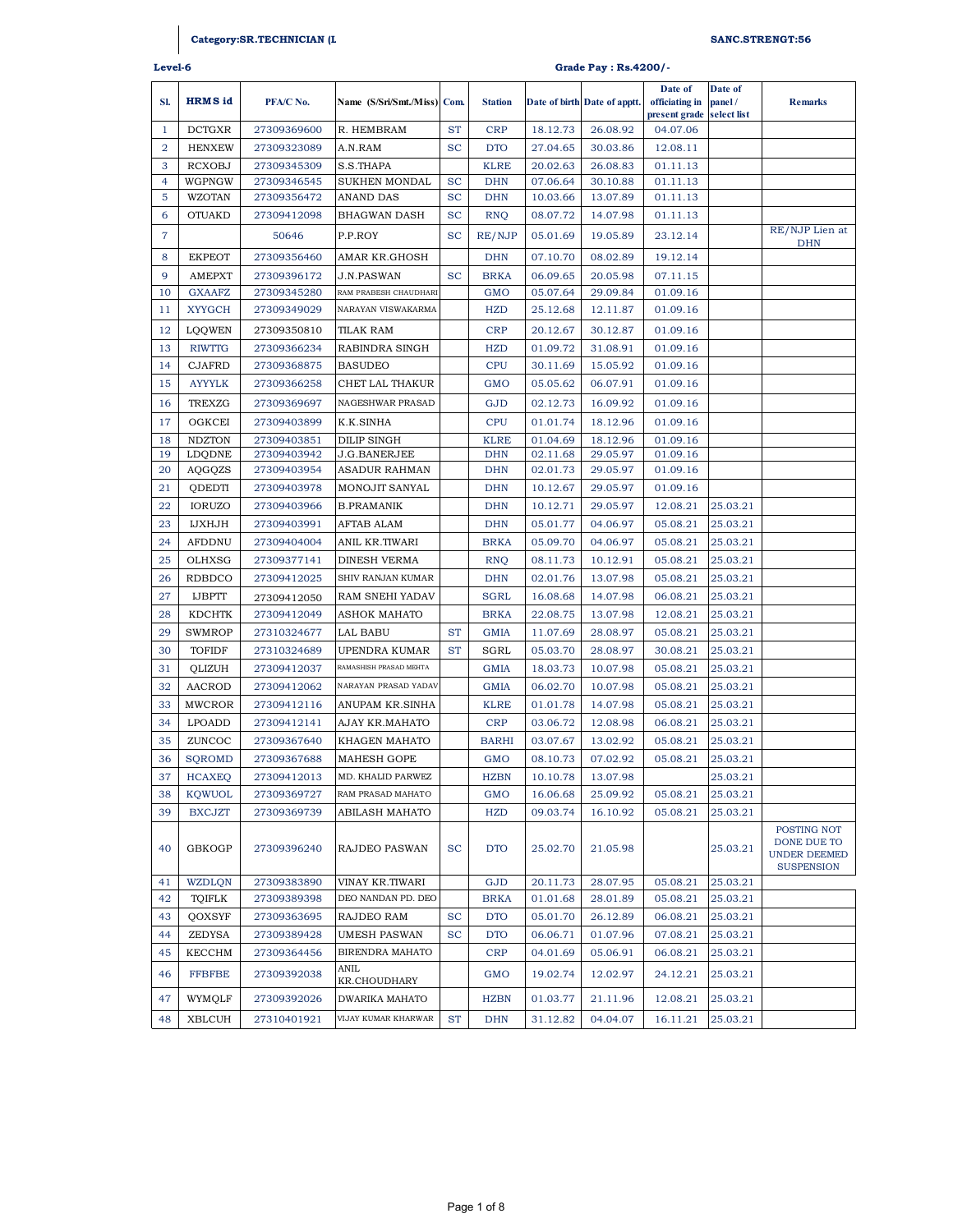| SI.            | <b>HRMS</b> id          | PFA/C No.                          | Name (S/Sri/Smt./Miss) Com.                   |            | <b>Station</b>            |                      | Date of birth Date of apptt. | Date of<br>officiating in<br>present grade select list | Date of<br>panel/ | <b>Remarks</b>   |
|----------------|-------------------------|------------------------------------|-----------------------------------------------|------------|---------------------------|----------------------|------------------------------|--------------------------------------------------------|-------------------|------------------|
|                |                         | Category:TECHNICIAN GR.I (LINEMAN) |                                               |            |                           |                      |                              |                                                        |                   | SANC.STRENGT:101 |
|                |                         | Level-5                            |                                               |            |                           |                      |                              |                                                        |                   |                  |
| 1              | <b>CWFEFO</b>           | 27309370870                        | KAMLESH PRASAD                                |            | <b>DHN</b>                | 11.02.66             | 30.05.92                     | 01.11.13                                               |                   |                  |
| $\overline{2}$ | <b>ZKXHIE</b>           | 27309367690                        | <b>NARAIN MAHATO</b>                          |            | <b>CRP</b>                | 15.08.69             | 25.03.92                     | 01.11.13                                               |                   |                  |
| 3              | OYBGEF                  | 27309413674                        | <b>LALJEE THAKUR</b>                          |            | <b>BRKA</b>               | 30.01.76             | 11.12.99                     | 01.11.13                                               |                   |                  |
| $\overline{4}$ | XQIYQX                  | 27309396056                        | KEDAR PD.SINGH                                |            | <b>LTHR</b>               | 12.12.67             | 19.03.98                     | 01.11.13                                               |                   |                  |
| 5              | <b>MZZKDJ</b>           | 27309395880                        | IVILIA AIVITI                                 |            | <b>LTHR</b>               | 04.03.75             | 25.06.98                     | 01.11.13                                               |                   |                  |
| 6              | WZGXCO                  | 27309396251                        | MA <del>NOTA umar</del>                       |            | <b>BRKA</b>               | 02.03.70             | 19.04.98                     | 01.11.13                                               |                   |                  |
| $\overline{7}$ | <b>YTTYSK</b>           | 27309396160                        | DASRATH MAHATO                                |            | <b>DTO</b>                | 07.09.73             | 19.04.98                     | 01.11.13                                               |                   |                  |
| 8              | <b>YSCPWS</b>           | 27309373895                        | KALI PRAMANIK                                 |            | <b>GMO</b>                | 05.04.72             | 07.07.93                     | 01.11.13                                               |                   |                  |
| 9              | <b>OBACJO</b>           | 27311116614                        | KANHAIYA RAM                                  | <b>SC</b>  | <b>DHN</b>                | 09.09.68             | 13.03.90                     | 19.12.14                                               |                   |                  |
| 10             | <b>MNHOCQ</b>           | 27309412189                        | PREM CHAND MAHATO                             |            | <b>GMO</b>                | 11.02.73             | 12.10.01                     | 20.12.14                                               |                   |                  |
| 11             | <b>CUBSNZ</b>           | 27309396123                        | MANOJ KUMAR MISHRA                            |            | <b>DTO</b>                | 02.04.70             | 09.05.98                     | 22.11.15                                               |                   |                  |
| 12             | <b>TNRBHH</b>           | 27309413741                        | KAJAL KUMAR PANDEY                            |            | <b>HZD</b>                | 18.02.70             | 05.05.01                     | 07.11.15                                               |                   |                  |
| 13             | <b>GXJEXJ</b>           | 27309522797                        | <b>AMOD KUMAR</b>                             | <b>OBC</b> | <b>KLRE</b>               | 01.06.76             | 24.08.06                     | 04.11.15                                               |                   |                  |
| 14             | ZLKHZB                  | 27309522815                        | DHARMENDRA Kr.SAHU                            |            | <b>LTHR</b>               | 12.08.79             | 24.08.06                     | 05.11.15                                               |                   |                  |
| 15             | <b>WXRQAJ</b>           | 27308007895                        | <b>DHARAMVEER</b><br><b>KUMAR</b>             |            | <b>GJD</b>                | 05.01.82             | 31.12.07                     | 06.11.15                                               |                   |                  |
| 16             | <b>SLLCEG</b>           | 27311400183                        | <b>ABDUL HAFIZ</b>                            |            | <b>DHN</b>                | 25.05.81             | 08.12.07                     | 05.11.15                                               |                   |                  |
| 17             | <b>UMSIFP</b>           | 27311403830                        | <b>DEEPAK KUMAR</b>                           | <b>ST</b>  | <b>BRKA</b>               | 02.02.88             | 05.01.08                     | 07.11.15                                               |                   |                  |
| 18             | <b>IYBIXE</b>           | 27311403840                        | TULSI THAKUR                                  |            | <b>HZD</b>                | 29.01.79             | 23.01.08                     | 07.11.15                                               |                   |                  |
| 19             | QCKLGE                  | 27311403240                        | ASHOK KUMAR                                   |            | <b>CRP</b>                | 07.05.88             | 24.01.08                     | 27.05.17                                               |                   |                  |
| 20             | <b>THPPRX</b>           | 27311403890                        | <b>GANGA RAM MAHATO</b>                       |            | <b>BRKA</b>               | 02.03.76             | 25.01.08                     | 07.11.15                                               |                   |                  |
| 21             | <b>BDOJJZ</b>           | 27311403850                        | MD. AKRAR AHMAD                               |            | <b>BRKA</b>               | 06.03.84             | 01.08.08                     | 12.11.16                                               |                   |                  |
| 22             | <b>DFQDKP</b>           | 27309367524                        | <b>BHOLA</b>                                  |            | <b>HZD</b>                | 02.02.66             | 16.11.90                     | 20.09.17                                               |                   |                  |
| 23             | <b>TGMHFP</b>           | 27309383992                        | <b>GIRIDHARI</b>                              |            | <b>GMO</b>                | 05.03.77             | 24.08.95                     | 19.09.17                                               |                   |                  |
| 24             | <b>OFIEYM</b>           | 27309383906                        | KHITIZ KR JHA                                 |            | <b>DHN</b>                | 11.10.71             | 29.08.95                     | 18.09.17                                               |                   |                  |
| 25             | <b>KUMURD</b>           | 27312407560                        | <b>SURAJ KUMAR</b>                            | <b>SC</b>  | <b>RNQ</b>                | 18.12.89             | 13.01.09                     | 19.09.17                                               |                   |                  |
| 26             | <b>PXBUEJ</b>           | 27309409950                        | <b>BIPUL KUMAR</b>                            |            | <b>KLRE</b>               | 02.12.78             | 20.01.09                     | 19.09.17                                               |                   |                  |
| 27             | <b>FZKFYI</b>           | 27304113202                        | <b>MANTOSH KR YADAV</b>                       |            | <b>DHN</b>                | 25.02.89             | 06.02.09                     | 18.09.17                                               |                   |                  |
| 28             | <b>EPYOTJ</b>           | 27312421320                        | <b>RANJIT KUMAR</b>                           |            | <b>KLRE</b>               | 09.01.82             | 23.02.12                     | 19.09.17                                               |                   |                  |
| 29             | <b>PXGXYO</b>           | 27312423940                        | ARVIND KR MEHTA                               |            | <b>CRP</b>                | 16.12.83             | 02.03.12                     | 19.09.17                                               |                   |                  |
| 30             | <b>BLLIDT</b>           | 27309003620                        | <b>SOMNATH MUKHARJEE</b>                      |            | <b>GMO</b>                | 10.01.84             | 20.01.09                     | 19.09.17                                               |                   |                  |
| 31             | ZPDHHW                  | 27304112611                        | RAVI KUMAR ROUTH                              |            | <b>BARHI</b>              | 01.05.85             | 05.12.08                     | 18.03.21                                               | 30.08.19          |                  |
| 32<br>33       | <b>ZHPYLS</b>           | 27312407570                        | <b>SHANKAR KR GUPTA</b><br>MD MUSTAKIN ANSARI |            | <b>KLRE</b><br><b>GMO</b> | 12.12.86             | 09.01.09<br>28.10.95         | 01.01.2020                                             | 30.08.19          |                  |
| 34             | <b>WMWLAQ</b><br>PKXICG | 27309383980<br>27309383967         | SANTOSH KUMAR                                 |            | <b>CPU</b>                | 08.02.70<br>22.10.76 | 28.12.95                     | 01.01.2020 30.08.19<br>19.02.2020 30.08.19             |                   |                  |
|                |                         |                                    |                                               |            |                           |                      |                              |                                                        |                   |                  |
| 35             | JAGXQS                  | 27309323090                        | ASHOK KR. MONDAL                              |            | <b>BARHI</b>              | 16.01.68             | 25.04.86                     | 07.02.202 30.08.19                                     |                   |                  |
| 36             | LRAKPE                  | 27309346405                        | S.S.PRASAD                                    |            | GJD                       | 31.12.61             | 31.12.86                     | 01.01.2020 30.08.19                                    |                   |                  |
| 37             | JIXUIK                  | 27311402313                        | MISS LILA DAS                                 | <b>SC</b>  | <b>DHN</b>                | 22.05.84             | 18.11.11                     | 30.12.19                                               | 30.08.19          |                  |
| 38             | <b>CNPMKR</b>           | 27310403590                        | <b>BIKASH KUMAR</b>                           | <b>SC</b>  | <b>DHN</b>                | 03.11.88             | 14.07.10                     | 03.02.21                                               | 30.08.19          |                  |
| 39             | GJJGUG                  | 50714403659                        | ROHEET RAJ                                    |            | <b>RNQ</b>                | 15.05.88             | 10.07.12                     | 20.09.19                                               |                   |                  |
| 40             | PBMERT                  | 27304130133                        | DILIP KUMAR                                   |            | <b>BRKA</b>               | 01.01.71             | 22.04.14                     | 14.01.2020 30.08.19                                    |                   |                  |
| 41             | <b>BRMYPY</b>           | 27304134175                        | RAHUL KUMAR                                   | <b>SC</b>  | <b>CRP</b>                | 16.03.93             | 05.12.14                     | 14.03.2020 30.08.19                                    |                   |                  |
| 42             | <b>GHECWA</b>           | 27311406460                        | <b>MD NASIMUDDIN</b>                          |            | <b>CPU</b>                | 10.05.78             | 05.12.14                     | 18.06.2020 30.08.19                                    |                   |                  |
| 43             | HFTOXC                  | 27304131770                        | <b>GULAM GAUS</b>                             |            | GJD                       | 03.12.92             | 06.12.14                     | 01.01.2020 30.08.19                                    |                   |                  |
| 44             | <b>SSQCAF</b>           | 27304130662                        | SUNIL KR MANDAL                               |            | GJD                       | 05.03.75             | 06.12.14                     | 07.02.2020 30.08.19                                    |                   |                  |
| 45             | <b>TBZKIT</b>           | 27311406190                        | SAMOD KUMAR PANDEY                            |            | <b>GMO</b>                | 18.01.87             | 04.02.15                     | 11.01.2020 30.08.19                                    |                   |                  |
| 46             | <b>DOLYPW</b>           | 27311406367                        | HARIHAR PRASAD                                |            | <b>DTO</b>                | 16.06.80             | 05.02.15                     | 15.01.2020 30.08.19                                    |                   |                  |
| 47             | GCCTAD                  | 27304136550                        | AHSAN ANSARI                                  |            | <b>BRKA</b>               | 03.07.88             | 04.07.15                     | 04.01.2020 30.08.19                                    |                   |                  |
| 48             | OZLYCC                  | 27304136834                        | ASHET MINZ                                    | <b>ST</b>  | <b>DTO</b>                | 01.10.90             | 04.07.15                     | 03.1.2020                                              | 30.08.19          |                  |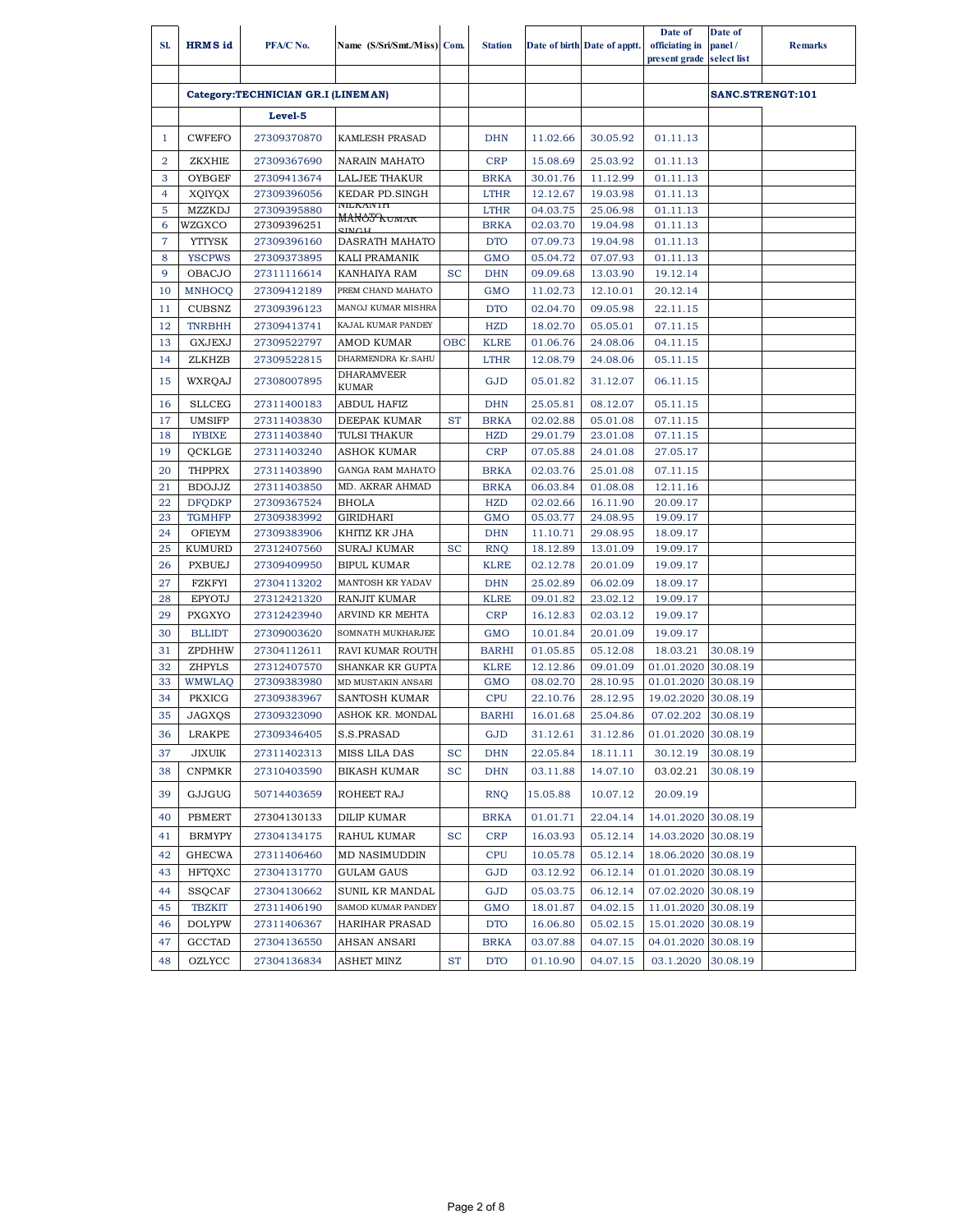|                |                                |                                     |                                      |           |                           |                      |                              | Date of                                    | Date of              |                |
|----------------|--------------------------------|-------------------------------------|--------------------------------------|-----------|---------------------------|----------------------|------------------------------|--------------------------------------------|----------------------|----------------|
| SI.            | <b>HRMS</b> id                 | PFA/C No.                           | Name (S/Sri/Smt./Miss) Com.          |           | <b>Station</b>            |                      | Date of birth Date of apptt. | officiating in                             | panel/               | <b>Remarks</b> |
|                |                                |                                     |                                      |           |                           |                      |                              | present grade                              | select list          |                |
| 49             | <b>RCOXNR</b>                  | 27304136846                         | MAHESH PRAJAPATI                     |           | <b>RNQ</b>                | 05.02.89             | 04.07.15                     | 14.02.2020                                 | 30.08.19             |                |
| 50             | <b>XPOBRB</b>                  | 27304154411                         | <b>SANTU PAUL</b>                    |           | <b>BARHI</b>              | 25.12.89             | 07.09.15                     | 08.01.2020                                 | 30.08.19             |                |
| 51             | <b>LCDANF</b>                  | 27304160654                         | RANJEET KUMAR                        |           | <b>GJD</b>                | 09.03.83             | 13.06.18                     | 01.01.2020                                 | 30.08.19             |                |
| 52             | <b>SWFQFQ</b>                  | 27304160666                         | K.C.BAGDI                            | SC        | <b>LTHR</b>               | 02.10.89             | 30.09.15                     | 15.02.2020                                 | 30.08.19             |                |
| 53             | <b>ULGGOH</b>                  | 27309383943                         | ARJUN VERMA                          |           | <b>DHN</b>                | 23.09.72             | 18.01.95                     | 16.02.2021                                 | 30.08.19             |                |
| 54             | <b>FBYOFF</b>                  | 27309389350                         | DHARSHAN SINGH                       |           | <b>KLRE</b>               | 08.01.64             | 18.12.86                     | 16.02.2021                                 | 30.08.19             |                |
| 55             | <b>GKCFLA</b>                  | 27305067704                         | BHAGIRATH MAHATO                     |           | <b>BRKA</b>               | 06.01.72             | 05.05.93                     | 17.02.2021                                 | 30.08.19             |                |
| 56             | MGHRQI                         | 27300506904/RE ALI RAJA             |                                      |           | <b>SGRL</b>               | 30.01.72             | 12.07.94                     |                                            | 30.08.19             |                |
| 57             | <b>WGTYEF</b>                  | 27309389416                         | PURAN MAHATO-I                       |           | <b>KLRE</b>               | 07.01.73             | 19.07.93                     | 16.02.2021                                 | 30.08.19             |                |
| 58             | <b>IMDZDD</b>                  | 27300507430                         | JAI PRAKASH JHA                      |           | <b>CRP</b>                | 13.06.68             | 01.07.96                     | 16.02.2021                                 | 30.08.19             |                |
| 59             | ONJDXJ                         | 27300506916/RE                      | R.R.P.SAHU                           |           | <b>DTO</b>                | 08.02.71             | 26.07.93                     | 16.02.2021                                 | 30.08.19             |                |
| 60             | PTKJRO                         | 27309391940                         | D.C.MISTRY                           |           | <b>DTO</b>                | 12.05.63             | 25.06.97                     | 16.02.2021                                 | 30.08.19             |                |
|                |                                |                                     |                                      |           |                           | 25.05.69             |                              |                                            |                      |                |
| 61<br>62       | <b>UZICFZ</b><br><b>LTMGFL</b> | 27309391800<br>27309391964          | KESHU MAHATO<br><b>MUSLIM ANSARI</b> |           | GJD<br>PRP                | 13.09.70             | 25.06.97<br>25.06.97         | 16.02.2021                                 | 30.08.19<br>30.08.19 |                |
|                |                                |                                     |                                      |           |                           |                      |                              | 16.02.2021                                 |                      |                |
| 63             | <b>WOOQWH</b>                  | 27304127006                         | <b>BABLU HARI</b>                    | SC        | <b>CRP</b>                | 12.06.85             | 24.04.10                     | 16.02.2021                                 | 30.08.19             |                |
| 64             | WEQDOS                         | 27313410477                         | PANCHU KR. MONDAL                    | <b>ST</b> | <b>KLRE</b>               | 30.08.89             | 12.05.13                     | 16.02.2021                                 | 30.08.19             |                |
| 65             | WYUJWS                         | 27313402663                         | SHASHI SHEKHAR                       | <b>ST</b> | <b>SGRL</b>               | 02.06.91             | 13.05.13                     | 03.09.2021                                 | 30.08.19             |                |
| 66             | <b>ASTMBD</b>                  | 27313402651                         | RAHUL KR. SOREN                      | <b>ST</b> | <b>GMIA</b>               | 28.11.82             | 13.05.13                     |                                            | 30.08.19             |                |
| 67             | <b>YLTWMP</b>                  | 27304163928                         | ALOK KUMAR                           |           | PRP                       | 14.10.88             | 28.02.12                     | 16.02.2021                                 | 30.08.19             |                |
| 68             | <b>UMHGUI</b>                  | 27304166863                         | ANIL KR MAHTO                        |           | GMO                       | 03.04.94             | 21.12.12                     | 16.02.2021                                 | 30.08.19             |                |
| 69             | <b>POFMAH</b>                  | 27304166875                         | PRAKASH MAHTO                        |           | <b>SGRL</b>               | 05.06.92             | 21.12.12                     | 16.02.2021                                 | 30.08.19             |                |
| 70             | <b>NNPKFT</b>                  | 27304165032                         | RAVI KR JAISWAR                      |           | <b>HZBN</b>               | 04.06.90             | 05.10.12                     | 24.02.2021 30.08.19                        |                      |                |
| 71             | HKLKZZ                         | 27304165019                         | <b>NATHUN PRASAD</b>                 |           | <b>GMIA</b>               | 07.01.79             | 22.10.12                     | 06.04.2021                                 | 30.08.19             |                |
| 72             | CQYYOX                         | 27304165433                         | MITHUN KUMAR                         |           | <b>HZBN</b>               | 24.01.92             | 23.11.12                     | 20.02.2021                                 | 12.11.20             |                |
| 73             | TURANP                         | 27304138661                         | MD. TAUHID ALAM                      |           | <b>LTHR</b>               | 12.09.93             | 24.04.12                     | 16.02.2021                                 | 12.11.20             |                |
| 74             | <b>UXRKTR</b>                  | 273TR150067                         | ANIL KR SHARMA                       |           | <b>HZBN</b>               | 01.01.91             | 30.07.15                     | 27.02.2021                                 | 12.11.20             |                |
| 75             | <b>UGPYCL</b>                  | 27304184786                         | JOGESHWAR SAW                        |           | <b>HZD</b>                | 03.06.91             | 02.08.13                     | 02.11.2021                                 | 12.11.20             |                |
|                |                                | Category:TECHNICIAN GR.II (LINEMAN) |                                      |           |                           |                      |                              |                                            | SANC.STRENGT:16      |                |
|                |                                |                                     |                                      |           |                           |                      |                              |                                            |                      |                |
|                |                                | Level-04                            |                                      |           |                           |                      | Grade Pay : Rs.2400/-        |                                            |                      |                |
| $\mathbf{1}$   | <b>ZQNPXR</b>                  | 27329801531                         | SHANKAR KR.YADAV                     |           | <b>GMO</b>                | 11.05.93             | 24.05.16                     | 01.01.19                                   | 28.12.18             |                |
| 2              | <b>BOJITC</b>                  | 27312401389                         | LALKISHOR YADAV                      | OBC       | <b>DHN</b>                | 16.02.89             | 10.05.12                     | 02.10.2020 11.08.20                        |                      |                |
| 3              | ZJXJGY                         | 27312401602                         | <b>VIKAS KUMAR</b>                   | UR        | <b>GMIA</b>               | 04.04.87             | 10.05.12                     | 03.10.2020 11.08.20                        |                      |                |
| 4              | <b>KYPDOJ</b>                  | 27312401450                         | <b>NISHANT KUMAR</b>                 | UR        | <b>HZBN</b>               | 18.12.76             | 10.05.12                     | 02.04.21                                   | 11.08.20             |                |
| 5.             | <b>DDMIIR</b>                  | 27312401390                         | NARESH KR BHART OBC                  |           | PRP                       | 10.05.80             | 10.05.12                     | 02.10.2020 11.08.20                        |                      |                |
| 6              | WZQBGZ                         | 27312401470                         | ASHOK KR SINGH                       | OBC       | <b>SGRL</b>               | 15.04.85             | 10.05.12                     | 08.11.2020 11.08.20                        |                      |                |
| $\overline{7}$ | <b>IACSBY</b>                  | 27312401687<br>2731407600           | <b>MUKESH KUMAR</b>                  | OBC       | <b>LTHR</b>               | 28.02.83             | 10.05.12                     | 09.10.2020 11.08.20                        |                      |                |
| 8<br>9         | WWZDMQ<br><b>ILKEBL</b>        | 27304156500                         | RAJ KUMAR GUPTA<br>SURENDRA PANDIT   | UR<br>OBC | <b>GMO</b><br><b>SGRL</b> | 01.03.82<br>03.09.79 | 10.05.12<br>10.05.12         | 02.10.2020 11.08.20<br>07.10.2020 11.08.20 |                      |                |
| 10             | <b>ILGIHQ</b>                  | 27312401440                         | MD.WASIR                             | OBC       | <b>GJD</b>                | 25.01.87             | 10.05.12                     | 02.10.2020 11.08.20                        |                      |                |
| 11             | <b>UJFCLB</b>                  | 27312401670                         | AMAR KR GUPTA                        | овс       | <b>LTHR</b>               | 09.02.81             | 10.05.12                     | 02.10.2020 11.08.20                        |                      |                |
| 12             | <b>GPDBNA</b>                  | 27313410374                         | MISHRI LAL TAISUM                    | <b>ST</b> | <b>DTO</b>                | 03.06.82             | 12.05.13                     | 03.10.2020 11.08.20                        |                      |                |
| 13             | ZKGBJC                         | 55200050159                         | RAJ KUMAR GOSWAMI                    |           | <b>GMIA</b>               | 17.05.65             | 30.04.84                     | 03.10.2020 11.08.20                        |                      |                |
| 14<br>15       | NQPLZM<br>PEDYND               | 273TR150059                         | ANIL KR.<br><b>BADAL MAHATO</b>      |           | PRP                       | 16.03.91<br>01.03.97 | 15.07.15                     | 02.10.2020 11.08.20                        |                      |                |
| 16             | <b>BECHCH</b>                  | 273TR150058<br>273TR150068          | SANTOSH KR TUDU ST                   |           | <b>BRKA</b><br><b>CRP</b> | 21.11.96             | 15.07.15<br>30.07.15         | 02.10.2020 11.08.20<br>18.11.2021 11.08.20 |                      |                |
| 17             | <b>QLSNAO</b>                  | TR300310049                         | SUBHASH KR.                          | <b>SC</b> | <b>GMIA</b>               | 04.02.97             | 07.05.16                     | 19.11.2021 11.08.20                        |                      |                |
| 18             | <b>LMURGB</b>                  | 27329802690                         | PAWAN CHAKLADAR                      |           | SGRL                      | 17.12.96             | 22.09.16                     | 29.11.2021                                 | 11.08.20             |                |
| 19             | <b>OLZOEH</b>                  | 27329804463                         | ANAND KR                             |           | <b>CPU</b>                | 02.03.92             | 21.06.18                     | 30.11.21                                   | 11.08.20             |                |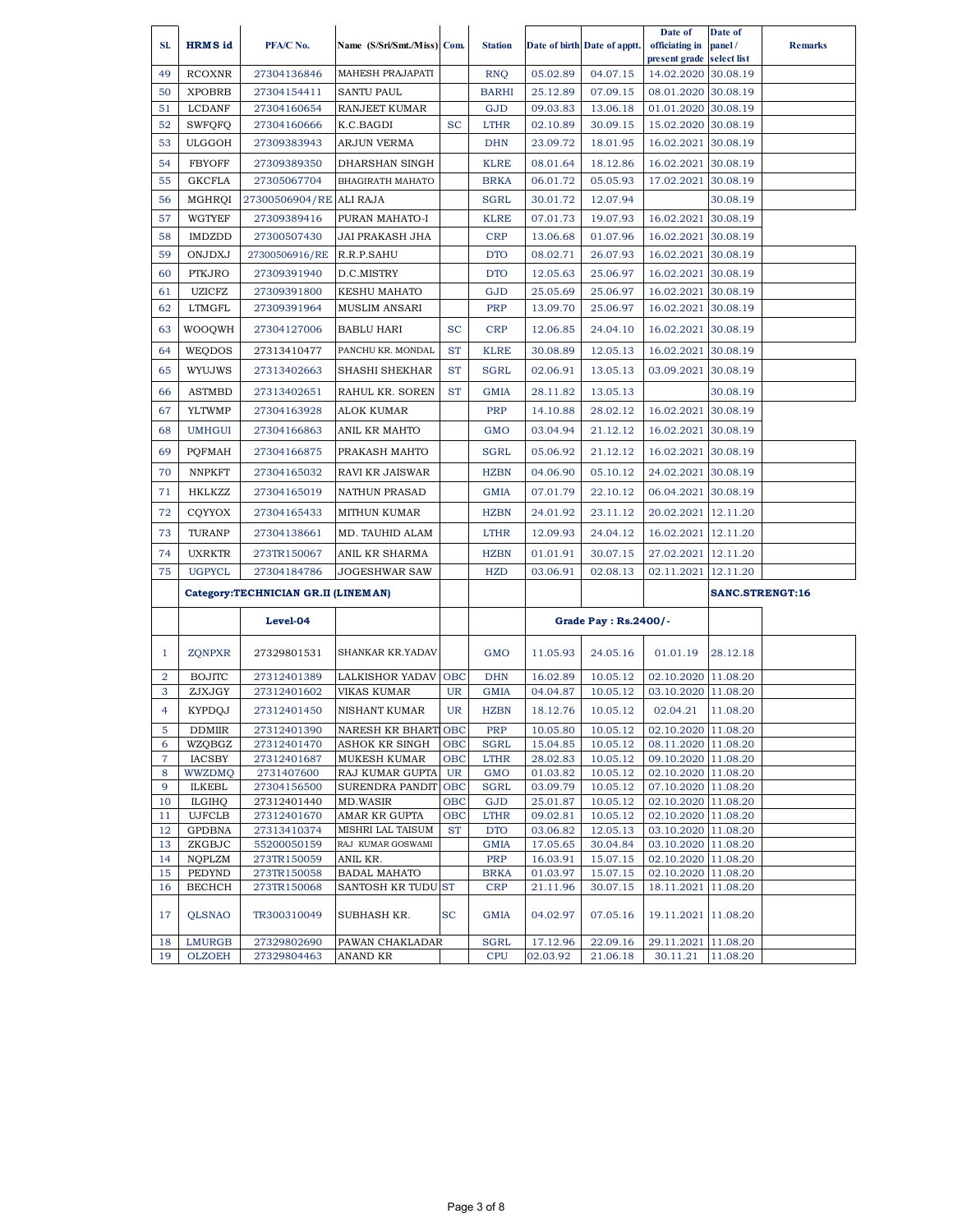| SI.            | <b>HRMS</b> id | PFA/C No.                            | Name (S/Sri/Smt./Miss) Com. |           | <b>Station</b>      |          | Date of birth Date of apptt. | Date of<br>officiating in<br>present grade | Date of<br>panel/<br>select list | <b>Remarks</b>         |
|----------------|----------------|--------------------------------------|-----------------------------|-----------|---------------------|----------|------------------------------|--------------------------------------------|----------------------------------|------------------------|
|                |                | Category:TECHNICIAN GR.III (LINEMAN) |                             |           |                     |          |                              |                                            |                                  | <b>SANC.STRENGT:37</b> |
|                |                | Level-2                              |                             |           |                     |          | Grade Pay: Rs.1900/-         |                                            |                                  |                        |
| 1              | <b>JXXOOG</b>  | 27309378194                          | MANOJ RAM s/o N.RAM         | <b>SC</b> | <b>DTO</b>          | 12.10.75 | 10.05.94                     |                                            |                                  |                        |
| $\overline{2}$ | JNEDIU         | 27311405703                          | IBRAR KHAN                  |           | <b>DHN</b>          | 17.08.86 | 01.02.11                     | 19.05.18                                   |                                  |                        |
| 3              | <b>JLEKLQ</b>  | 27304699830                          | LALAN KR.JHA                |           | <b>DHN</b>          | 05.06.72 | 15.02.95                     | 03.05.18                                   |                                  |                        |
| 4              | <b>RSIPDM</b>  | 273TR150057                          | RAKESH KR.                  |           | <b>BRKA</b>         | 03.06.85 | 09.07.15                     | 08.09.18                                   | 15.05.18                         |                        |
| 5              | <b>IFYTHG</b>  | 273TR150065                          | JITENDRAKR. YADAV           |           | <b>HZD</b>          | 16.03.95 | 27.07.15                     | 15.09.18                                   |                                  |                        |
| 6              | <b>IGXMCN</b>  | TR300310015                          | VIKRAM KR.                  |           | <b>LTHR</b>         | 06.08.82 | 14.11.15                     | 01.03.19                                   |                                  |                        |
| 7              | MGHZRL         | TR300310031                          | RAVINDRA MAHLI              | <b>ST</b> | <b>LTHR</b>         | 02.03.96 | 07.01.16                     | 05.07.19                                   |                                  |                        |
| 8              | <b>GRJADW</b>  | TR300310051                          | DHARMENDRA KUMAR            |           | <b>KLRE</b>         | 05.07.97 | 6.04.16                      | 21.07.19                                   |                                  |                        |
| 9              | <b>LNBILY</b>  | TR300310050                          | DEEPAK KUMAR                |           | <b>HZD</b>          | 15.08.80 | 18.05.16                     | 11.11.19                                   |                                  |                        |
| 10             | <b>HPNEOO</b>  | 27329808245                          | PRASHANT KUMAR OBC          |           | <b>KLRE</b>         | 05.06.96 | 30.07.2020                   | 03.03.21                                   |                                  |                        |
| 11             | <b>BMXRMY</b>  | 27329808236                          | RAJESH KR MEENA             | <b>ST</b> | <b>SGRL</b>         | 15.06.94 | 30.07.2020                   | 03.03.21                                   |                                  |                        |
| 12             | LCYBII         | 27329808241                          | VIKASH KUMAR                | OBC       | <b>BARHI</b>        | 15.04.96 | 30.07.2020                   | 03.03.21                                   |                                  |                        |
| 13             | <b>EWMKEM</b>  | 27329808231                          | VIVEK KUMAR                 | OBC       | <b>CPU</b>          | 13.04.97 | 30.07.2020                   | 03.03.21                                   |                                  |                        |
| 14             | GZCYID         | 27329808467                          | <b>FATTU MEENA</b>          | <b>ST</b> | <b>RNO</b>          | 20.07.93 | 25.09.2020                   | 24.04.21                                   |                                  |                        |
| 15             | <b>QRHNDP</b>  | 27329808232                          | AJIT KUMAR                  | UR        | <b>GMO</b>          | 11.09.89 | 30.07.2020                   | 04.03.21                                   |                                  |                        |
| 16             | <b>FLXOEJ</b>  | 27329808463                          | SHIVDATT DANGI              | OBC       | <b>KLRE</b>         | 05.09.92 | 24.09.2020                   | 24.04.21                                   |                                  |                        |
| 17             | KGGZRL         | 27329808238                          | BHOORA GURJAR               | OBC       | <b>RNQ</b>          | 05.04.99 | 30.07.2020                   | 03.03.21                                   |                                  |                        |
| 18             | WNBOET         | 27329808234                          | <b>JAY SHANKAR KUMAR UR</b> |           | <b>SGRL</b>         | 15.04.95 | 30.07.2020                   | 03.03.21                                   |                                  |                        |
| 19             | MQXQUC         | 27329808469                          | RANJEET KUMAR               | OBC       | <b>BARHI</b>        | 20.04.94 | 25.09.2020                   | 03.05.21                                   |                                  |                        |
| 20             | <b>EUDNRX</b>  | 27329808240                          | <b>SUJEET KUMAR</b>         | OBC       | <b>GJD</b>          | 06.02.96 | 30.07.2020                   | 03.03.21                                   |                                  |                        |
| 21             | <b>KRWYLK</b>  | 27329804063                          | CHANDRA PRAKASH             |           | <b>DHN</b>          | 10.01.90 | 07.03.18                     | 30.04.21                                   |                                  |                        |
| 22             | <b>CNLZTE</b>  | 27309391861                          | <b>BAIJNATH KUMAR</b>       |           | <b>DTO</b>          | 21.09.77 | 30.06.97                     | 17.09.21                                   | 22.06.21                         |                        |
| 23             | <b>UWIDES</b>  | 27309392142                          | <b>ARJUN PRASAD</b>         |           | <b>NAWADIH</b>      | 01.01.73 | 23.07.97                     | 18.09.21                                   | 22.06.21                         |                        |
| 24             | <b>TIYRHU</b>  | 27309391988                          | UPENDRA PRASAD              |           | <b>CPU</b>          | 20.05.75 | 23.07.97                     | 22.09.21                                   | 22.06.21                         |                        |
| 25             | <b>IEPOSY</b>  | 27309391850                          | SANJAY KR GUPTA             |           | <b>BALUMAT</b><br>H | 05.08.78 | 23.07.97                     | 18.09.21                                   | 22.06.21                         |                        |
| 26             | IZKHHJ         | 27309359813                          | JUGAL KISHORE MAHTO         |           | <b>CRP</b>          | 16.05.69 | 11.03.89                     | 18.01.22                                   | 22.06.21                         |                        |
| 27             | <b>BSXXYP</b>  | 27309351243                          | DOMAN GOPE                  |           | <b>HZBN</b>         | 19.06.65 | 19.07.89                     | 22.09.21                                   | 22.06.21                         |                        |
| 28             | <b>AJYOWD</b>  | 27309392014                          | NAND LAL                    |           | <b>CRP</b>          | 17.01.77 | 21.11.96                     | 17.09.21                                   | 22.06.21                         |                        |
| 29             | FXKXII         | 27309391848                          | JAGDISH PRASAD              |           | <b>CPU</b>          | 30.12.75 | 10.09.97                     |                                            | 22.06.21                         |                        |
| 30             | <b>RFNTOD</b>  | 27309392051                          | RAJDEO                      |           | GJD                 | 10.01.71 | 20.12.97                     | 17.09.21                                   | 22.06.21                         |                        |
| 31             | SZNYYG         | 27313410404                          | MITHLESH KR RAM             |           | <b>BARHI</b>        | 21.03.92 | 12.05.13                     | 17.09.21                                   | 22.06.21                         |                        |
| 32             | <b>MYLLBP</b>  | 27313410350                          | RAJIV KR RANJAN             |           | <b>ANPRN</b>        | 05.11.87 | 12.05.13                     | 03.10.21                                   | 22.06.21                         |                        |
| 33             | <b>RDNIZJ</b>  | 27313410362                          | BASANT KUMAR                |           | <b>BALUMAT</b><br>H | 16.07.92 | 12.05.13                     | 22.09.21                                   | 22.06.21                         |                        |
| 34             | <b>SZWAMM</b>  | 27313410283                          | MUKESH KUMAR                |           | GJD                 | 10.10.90 | 12.05.13                     | 17.09.21                                   | 22.06.21                         |                        |
| 35             | <b>FOHWTY</b>  | 332NP209540                          | AJAY KR.RAJAK               |           | <b>BRKA</b>         | 10.12.89 | 25.06.13                     | 16.09.21                                   | 22.06.21                         |                        |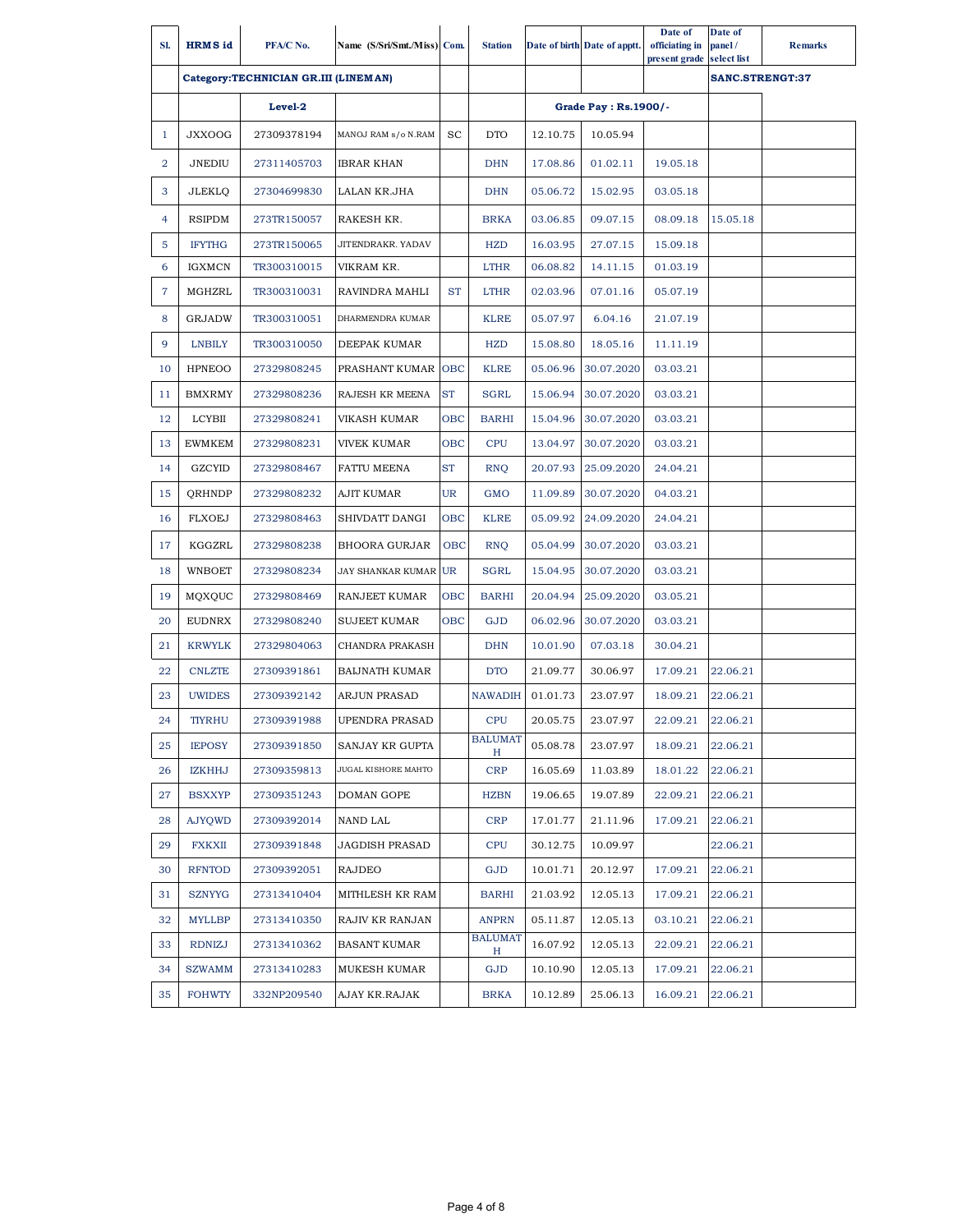| SI.            | <b>HRMS</b> id          | PFA/C No.                             | Name (S/Sri/Smt./Miss) Com.        |           | <b>Station</b>               |                      | Date of birth Date of apptt. | Date of<br>officiating in                  | Date of<br>panel/       | <b>Remarks</b>  |
|----------------|-------------------------|---------------------------------------|------------------------------------|-----------|------------------------------|----------------------|------------------------------|--------------------------------------------|-------------------------|-----------------|
| 36             | <b>NDXUIT</b>           | 27329808949                           | DIGAMBER KR MAHTO                  |           | <b>HZBN</b>                  | 20.04.93             | 20.02.21                     | present grade<br>11.10.21                  | select list<br>11.10.21 |                 |
| 37             | <b>GTUZEU</b>           | 27329804511                           | SAURABH KUMAR                      |           | <b>DHN</b>                   | 17.01.2000           | 20.09.18                     |                                            | 12.11.21                |                 |
|                |                         |                                       |                                    |           |                              |                      |                              |                                            |                         |                 |
| 38             | <b>JYRJDL</b>           | 27329804528                           | <b>ROSHAN SONAR</b>                |           | <b>CPU</b>                   | 16.08.99             | 01.10.18                     | 23.12.21                                   | 08.12.21                |                 |
|                |                         | Category:SR.TECHNICIAN(PSI)/FITTER    |                                    |           |                              |                      |                              |                                            | SANC.STRENGT:20         |                 |
|                |                         | Level-6                               |                                    |           |                              |                      |                              |                                            |                         |                 |
| $\mathbf{1}$   | <b>UGUTNJ</b>           | 27309366210                           | <b>JAGDISH PRASAD</b>              |           | <b>NUQ</b>                   | 12.11.72             | 08.08.91                     | 28.07.16                                   | 25.07.16                |                 |
| $\overline{a}$ | <b>EXOUWK</b>           | 27309346417                           | D.B.SAMADDAR                       |           | <b>CRP</b>                   | 03.01.69             | 01.06.87                     | 01.08.16                                   | 25.07.16                |                 |
| 3              | <b>CTKHOG</b>           | 27309367664                           | NAGESWAR MAHATO                    |           | <b>SGRL</b>                  | 05.06.72             | 04.03.92                     | 01.09.16                                   | 25.07.16                |                 |
| $\overline{4}$ | WSQHNH                  | 27309403917                           | RAJNATH RAM                        | <b>SC</b> | <b>NUQ</b>                   | 20.01.76             | 24.06.97                     | 28.07.16                                   | 25.07.16                |                 |
| 5              | PDGICZ                  | 27309369594                           | <b>LAKHAN RAM</b>                  |           | <b>RNQ</b>                   | 17.10.69             | 08.08.92                     | 01.09.16                                   | 25.07.16                |                 |
| 6              | <b>FONBCL</b>           | 27309367731                           | SADHU MAHATO                       |           | <b>GMO</b>                   | 10.03.73             | 18.03.92                     | 01.09.16                                   | 25.07.16                |                 |
| $\overline{7}$ | <b>XQMKAK</b>           | 27309412001                           | S.PASWAN                           | <b>SC</b> | <b>KQR</b>                   | 05.01.74             | 13.07.98                     | 01.09.16                                   | 25.07.16                |                 |
| 8              | <b>BHRKRY</b>           | 27309367706                           | KAILASH YADAV                      |           | <b>KQR</b>                   | 01.01.64             | 18.03.92                     | 01.09.16                                   | 25.07.16                |                 |
| 9              | <b>IAYXTD</b>           | 27309412086                           | DEEPAK SINGH                       |           | <b>BRKA</b>                  | 27.05.78             | 10.07.98                     | 08.06.19                                   | 07.05.19                |                 |
| 10             | <b>DKUNRN</b>           | 27309404016                           | SANJAY KR. SANT                    |           | <b>SGRL</b>                  | 15.09.77             | 04.06.97                     | 08.06.19                                   | 07.05.19                |                 |
| 11             | TTHSLG                  | 27309412074                           | N.U.ANSARI                         |           | <b>GMO</b>                   | 11.03.70             | 11.07.98                     | 19.06.19                                   | 07.05.19                |                 |
| 12             | <b>XPLLOT</b>           | 27309398430                           | JAGNNATH SINGH                     | <b>ST</b> | <b>NUQ</b>                   | 25.06.78             | 02.02.99                     | 01.07.19                                   | 07.05.19                |                 |
|                |                         | Category:TECHNICIAN(PSI)/FITTER GR.I  |                                    |           |                              |                      |                              |                                            | <b>SANC.STRENGT:35</b>  |                 |
|                |                         | Level-5                               |                                    |           |                              |                      |                              |                                            |                         |                 |
| $\mathbf{1}$   | LQEADQ                  | 27309391990                           | <b>KANTA PRASAD</b>                | <b>SC</b> | <b>DTO</b>                   | 14.05.70             | 01.04.97                     | 01.11.13                                   | 18.12.14                |                 |
| $\overline{2}$ | YAPJJT                  | 27309395805                           | RANJIT KR. RAM                     | <b>SC</b> | <b>BARHI</b>                 | 15.07.78             | 25.08.98                     | 01.11.13                                   | 18.12.14                |                 |
| 3              | <b>FHNIMT</b>           | 27309392040                           | D.K YADAV                          |           | <b>KQR</b>                   | 10.05.78             | 08.02.97                     | 19.12.14                                   | 18.12.14                |                 |
| 4              | <b>UOFBMI</b>           | 27309392191                           | <b>INDRADEO YADAV</b>              |           | <b>BARHI</b>                 | 15.06.79             | 19.02.98                     | 19.12.14                                   | 18.12.14                |                 |
| 5              | LSOIYL                  | 27309396081                           | RANJIT SINGH                       |           | <b>GMO</b>                   | 01.04.69             | 19.03.98                     | 25.12.14                                   | 18.12.14                |                 |
| 6              | MIMJIP                  | 27309421221                           | DHARMU MAHATO                      |           | <b>NAWADIH</b>               | 09.11.78             | 01.08.03                     | 31.12.15                                   | 30.12.15                |                 |
| $\overline{7}$ | <b>CFDYXH</b>           | 27309412207                           | KANHAIYA LAL YADAV                 |           | <b>BRKA</b>                  | 04.01.79             | 29.01.02                     | 31.12.15                                   | 30.12.15                |                 |
| 8              | TDUZCP                  | 27309421191                           | MAHENDRA SAHU                      |           | <b>DTO</b><br><b>BALUMAT</b> | 09.02.76             | 17.07.03                     | 07.12.16                                   |                         |                 |
| 9              | FQAQUT                  | 27309421208                           | R.A.KHAN                           |           |                              | 15.08.77             | 19.07.03                     | 07.12.16                                   |                         |                 |
| 10             |                         | 841042                                | AMIT KUMAR                         |           | TFR/DHN                      | 04.07.85             | 11.08.08                     | 06.12.16                                   |                         |                 |
| 11             | <b>SFNAHH</b>           | 27308410847                           | <b>BINOD KR VERMA</b>              |           | CILC/DK                      | 07.08.82             | 06.08.08                     | 06.12.16                                   |                         |                 |
| 12             | <b>GYBHDY</b>           | 27309503377                           | KHAGESHWAR SHAW                    |           | <b>BARHI</b>                 | 05.10.77             | 13.05.05                     | 06.12.16                                   |                         |                 |
| 13<br>14       | <b>HXSFUW</b><br>TODIEL | 27309392099<br>27311402003            | NIRANJAN MONDAL<br>MD. JAVED AHMAD |           | <b>GMO</b><br><b>SGRL</b>    | 02.01.69<br>27.01.89 | 29.06.97<br>19.11.07         | 06.12.16<br>06.12.16                       |                         |                 |
| 15             | <b>FNTZEB</b>           | 27309377130                           | JUGAL KISHOR                       |           | <b>NAWADIH</b>               | 05.01.68             | 22.02.92                     | 01.10.17                                   |                         |                 |
| 16             | <b>XFBCFC</b>           | 27313429780                           | YADAV<br>SANJAY KUMAR              |           | <b>DTO</b>                   | 16.01.84             | 13.03.10                     | 07.10.17                                   |                         |                 |
| 17             | <b>ICJNTO</b>           | 27304127213                           | MANOJ KR<br><b>KUSHWAHA</b>        |           | KQR                          | 15.03.89             | 07.05.10                     | 1.10.17                                    |                         |                 |
| 18             | <b>QPHLSX</b>           | 27310403550                           | GIRDHARI MAHATO                    |           | <b>BRKA</b>                  | 12.08.86             | 10.06.10                     | 03.10.17                                   |                         |                 |
| 19             | RQJRMT                  | 27313428930                           | ASHOK KUMAR                        |           | <b>CRP</b>                   | 01.11.85             | 11.01.13                     | 15.11.17                                   |                         |                 |
| 20             | <b>GSPUBA</b>           | 27313427570                           | NAVEEN KUMAR                       |           | <b>CRP</b>                   | 20.02.88             | 01.02.13                     | 15.11.17                                   |                         |                 |
| 21             | <b>SOTBPA</b>           | 27304128310                           | KAMLESH KUMAR                      |           | <b>DTO</b>                   | 01.01.89             | 05.09.10                     | 17.01.2020 19.11.19                        |                         |                 |
| 22<br>23       | ZUOWWP<br>PAFKGQ        | 27309383610<br>27309383920            | SANJAY KR SAO<br>NILKANTH MAHATO   |           | <b>GMO</b><br><b>CRP</b>     | 08.01.77<br>10.01.74 | 26.09.95<br>22.11.95         | 18.01.2020 19.11.19<br>05.08.2020 19.11.19 |                         |                 |
| 24             |                         |                                       | <b>BALINDAR BHAGAT</b>             |           | RE/ALD                       | 19.01.70             | 26.12.94                     | 05.08.2020 19.11.19                        |                         |                 |
|                |                         | Category:TECHNICIAN(PSI)/FITTER GR.II |                                    |           |                              |                      |                              |                                            |                         | SANC.STRENGT:07 |
|                |                         | Level-4                               |                                    |           |                              |                      |                              |                                            |                         |                 |
| $\mathbf{1}$   | UIGENL                  | 27304129593                           | NITESH KUMAR                       |           | SGRL                         | 01.04.84             | 19.11.10                     | 30.04.16                                   |                         |                 |
| $\overline{2}$ | OGTGEW                  | 27309392117                           | SINGH<br>RAJ KUMAR RAM             |           | <b>BRWD</b>                  | 25.03.72             | 26.08.97                     | 01.07.18                                   |                         |                 |
| 3              | FPHAGO                  | 27312420000                           | ROHIT RAJWAR                       | SC        | PSI/KQR                      | 04.03.83             | 10.05.12                     | 13.06.18                                   |                         |                 |
| $\overline{4}$ | CHBWSG                  | 273J1200815                           | UPENDRA KUMAR                      | SC        | <b>CPU</b>                   | 05.01.88             | 13.07.12                     | 19.06.18                                   |                         |                 |
|                |                         |                                       | SHASHIKANT KUMAR                   |           |                              |                      |                              |                                            |                         |                 |
| 5              | WOQBKJ                  | 27313402754                           | UDAY NARAYAN                       | <b>SC</b> | <b>CRP</b>                   | 12.12.86             | 12.05.13                     | 18.06.18                                   |                         |                 |
| 6              | WBBHR                   | 273'09530630                          | YADAV                              |           | <b>GMO</b>                   | 04.02.82             | 28.09.06                     | 19.02.19                                   |                         |                 |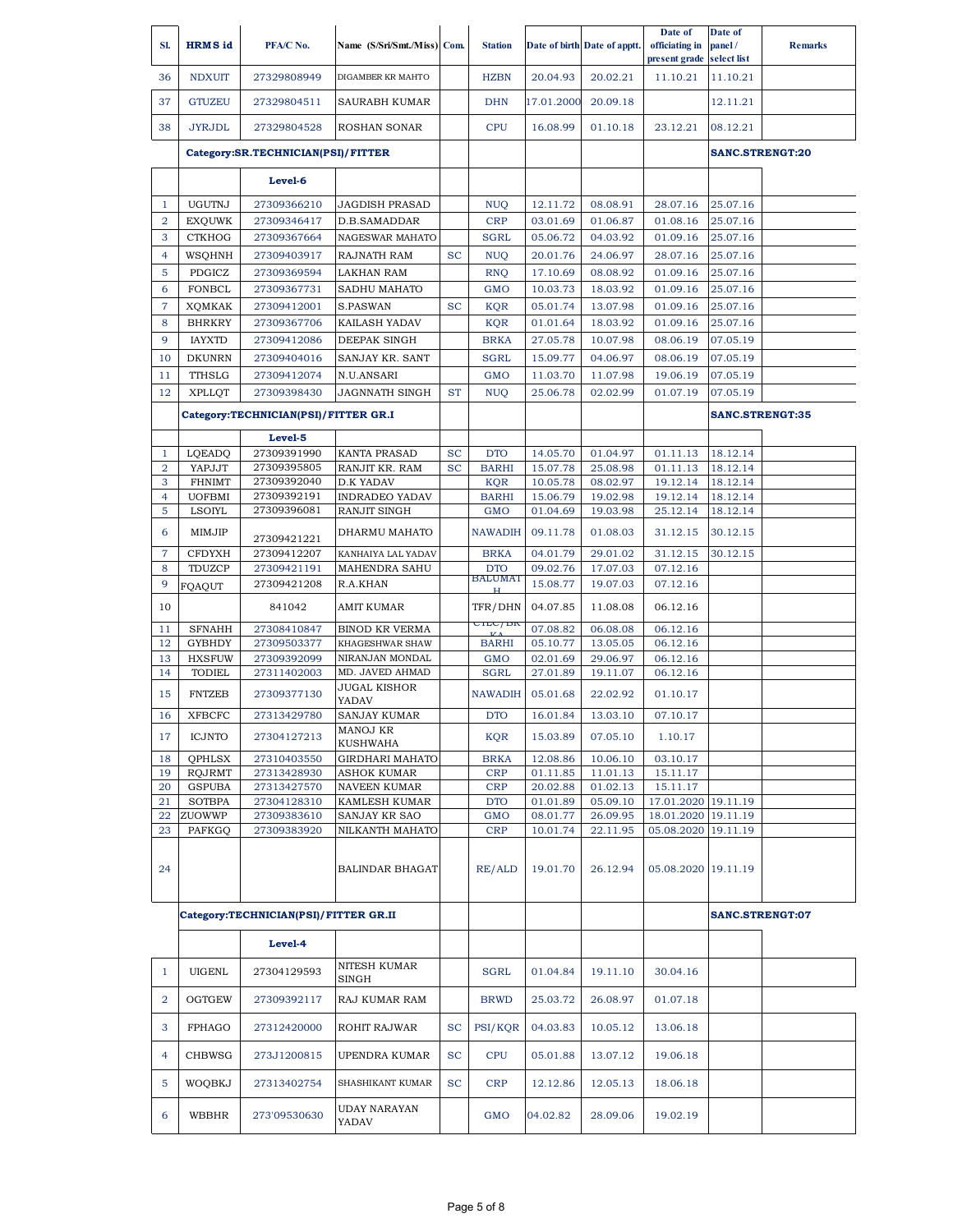| SI.            | <b>HRMS</b> id | PFA/C No.                              | Name (S/Sri/Smt./Miss) Com. |           | <b>Station</b>      |          | Date of birth Date of apptt. | Date of<br>officiating in<br>present grade | Date of<br>panel/<br>select list | <b>Remarks</b> |
|----------------|----------------|----------------------------------------|-----------------------------|-----------|---------------------|----------|------------------------------|--------------------------------------------|----------------------------------|----------------|
|                |                | Category:TECHNICIAN(PSI)/FITTER GR.III |                             |           |                     |          |                              |                                            | SANC.STRENGT:15                  |                |
|                |                | Level-2                                |                             |           |                     |          |                              |                                            |                                  |                |
| $\mathbf{1}$   | <b>DTEJKQ</b>  | 27314402518                            | <b>BRAJESH KUMAR</b>        | <b>ST</b> | <b>BRKA</b>         | 18.03.94 | 14.08.14                     | 14.07.17                                   | 04.07.17                         |                |
| $\overline{2}$ | ARNBTJ         | 273TR140075                            | AJAY YADAV                  |           | <b>KQR</b>          | 05.05.84 | 12.06.14                     | 05.04.17                                   | 19.07.17                         |                |
| 3              | <b>ECDUOT</b>  | 27309392105                            | <b>ARJUN RANA</b>           |           | <b>BRKA</b>         | 02.11.71 | 29.06.97                     | 08.05.18                                   | 05.05.18                         |                |
| 4              | QXQLOB         | 27313402626                            | <b>M K MURMU</b>            | <b>ST</b> | <b>BALUMAT</b><br>Η | 27.06.91 | 01.06.13                     | 04.06.18                                   |                                  |                |
| 5              | <b>IWBZZM</b>  | 273TR150020                            | DHIRAJ KR                   |           | <b>CRP</b>          | 30.05.96 | 26.03.15                     | 17.02.19                                   |                                  |                |
| 6              | <b>XPKGOW</b>  | 273TR150043                            | VISHAL KR                   |           | <b>CRP</b>          | 15.07.92 | 05.06.15                     | 28.09.18                                   |                                  |                |
| $\overline{7}$ | XQOTMC         | TL300310011                            | MAHESH MAHATA               |           | <b>RNQ</b>          | 15.02.89 | 07.11.15                     | 21.02.19                                   |                                  |                |
| 8              | <b>MEYGWI</b>  | TL300310009                            | <b>JITEN MANDAL</b>         |           | <b>GMO</b>          | 15.05.91 | 07.11.15                     | 21.02.19                                   |                                  |                |
| 9              | <b>UCTFTX</b>  | TL300310010                            | <b>SWARUP KR. GOPE</b>      |           | <b>RNQ</b>          | 25.04.95 | 07.11.15                     | 21.02.19                                   |                                  |                |
| 10             | <b>HGBZEX</b>  | TR300310014                            | PRAVABATI NAYAK ST          |           | <b>BRKA</b>         | 01.06.80 | 12.11.15                     | 16.02.19                                   |                                  |                |
| 11             | <b>XEOKKS</b>  | TR300310030                            | <b>BAMDEO BANERJEE</b>      |           | <b>BRKA</b>         | 02.02.83 | 14.01.16                     | 23.11.19                                   |                                  |                |
| 12             | <b>KNZINT</b>  | TR300310029                            | VISHAL KR                   |           | <b>OBRA</b>         | 05.06.93 | 23.01.16                     | 22.07.19                                   |                                  |                |
| 13             | <b>ZZFDPT</b>  | TR300310028                            | SANJAY KR                   | <b>SC</b> | <b>DTO</b>          | 28.02.94 | 26.02.16                     | 21.07.19                                   |                                  |                |
| 14             | PMHNIC         | 27329808242                            | CHANDAN KR.                 | OBC       | <b>HZBN</b>         | 22.11.88 | 30.07.2020                   | 11.03.21                                   |                                  |                |
| 15             | <b>CQUFTH</b>  | 27329808243                            | PRATIBHA RANI               | OBC       | <b>BRKA</b>         | 28.02.96 | 30.07.2020                   | 05.03.21                                   |                                  |                |
| 16             | <b>FDDPXJ</b>  | 27329808544                            | KAILASH CHAND MEENA         | <b>ST</b> | <b>GMO</b>          | 15.07.94 | 14.10.2020                   | 27.04.21                                   |                                  |                |
| 17             | <b>BCUUWS</b>  | 27329808464                            | RAVI RANJAN KR.             | OBC       | <b>RNQ</b>          | 02.01.93 | 25.09.2020                   | 24.04.21                                   |                                  |                |
| 18             | <b>EBRXZE</b>  | 27329808237                            | MUKESH KR.JANGID OBC        |           | <b>RNQ</b>          | 10.05.90 | 30.07.2020                   | 03.03.21                                   |                                  |                |
| 19             | <b>DDIRLS</b>  | 27329808235                            | <b>HARI OM KUMAR</b>        | OBC       | <b>SGRL</b>         | 16.01.94 | 30.07.2020                   | 03.03.21                                   |                                  |                |
| 20             | WKGYWL         | 27329808466                            | MUKUND KR.SWARNKAR OBC      |           | <b>RNQ</b>          | 06.04.91 | 25.09.2020                   | 26.04.21                                   |                                  |                |
| 21             | <b>RZYQDC</b>  | 27329808468                            | <b>ROHIT KUMAR</b>          | OBC       | <b>CPU</b>          | 28.11.93 | 25.09.2020                   | 24.04.21                                   |                                  |                |
| 22             | WKXYKT         | 18429807281                            | VIKASH KUMAR                | OВC       | <b>RNQ</b>          | 25.01.96 | 04.02.2020                   | 07.12.21                                   |                                  |                |
| 23             | NBOSOM         | 27329808230                            | <b>SHANKAR DEEP</b>         | OBC       | <b>RNQ</b>          | 02.10.95 | 29.07.2020                   | 06.03.21                                   |                                  |                |
| 24             | <b>KWHLBW</b>  | 27329808465                            | VIMAL KUMAR                 | OBC       | <b>SGRL</b>         | 10.08.87 | 25.09.2020                   | 24.04.21                                   |                                  |                |
| 25             | ANNROF         | 27329808229                            | PAPPU KUMAR                 | SC        | <b>CPU</b>          | 30.01.98 | 29.07.2020                   | 07.03.21                                   |                                  |                |
| 26             | KPAMZF         | 27329808244                            | NAVEEN KUMAR                | UR        | <b>CRP</b>          | 20.01.89 | 29.07.2020                   | 03.03.21                                   |                                  |                |
| 27             | BRHMYN         | 27329808233                            | KAMLESH KUMAR MEENA ST      |           | <b>CPU</b>          | 11.01.94 | 30.07.2020                   | 27.04.21                                   |                                  |                |
| 28             | RPWBZG         | 27329808665                            | PAWAN RAJ                   | OBC       | SGRL                | 28.12.91 | 06.11.2020                   | 17.06.21                                   |                                  |                |
| 29             | LYQSTN         | 27329808862                            | Amit Kumar                  | OBC       | <b>CPU</b>          | 01.02.94 | 22.01.21                     | 12.08.21                                   |                                  |                |
| 30             | <b>ZDPIAF</b>  | 27329804462                            | RITESH<br>KR.CHETRRY        |           | <b>NAWADIH</b>      | 29.09.88 | 12.07.18                     | 21.09.21                                   | 31.08.21                         |                |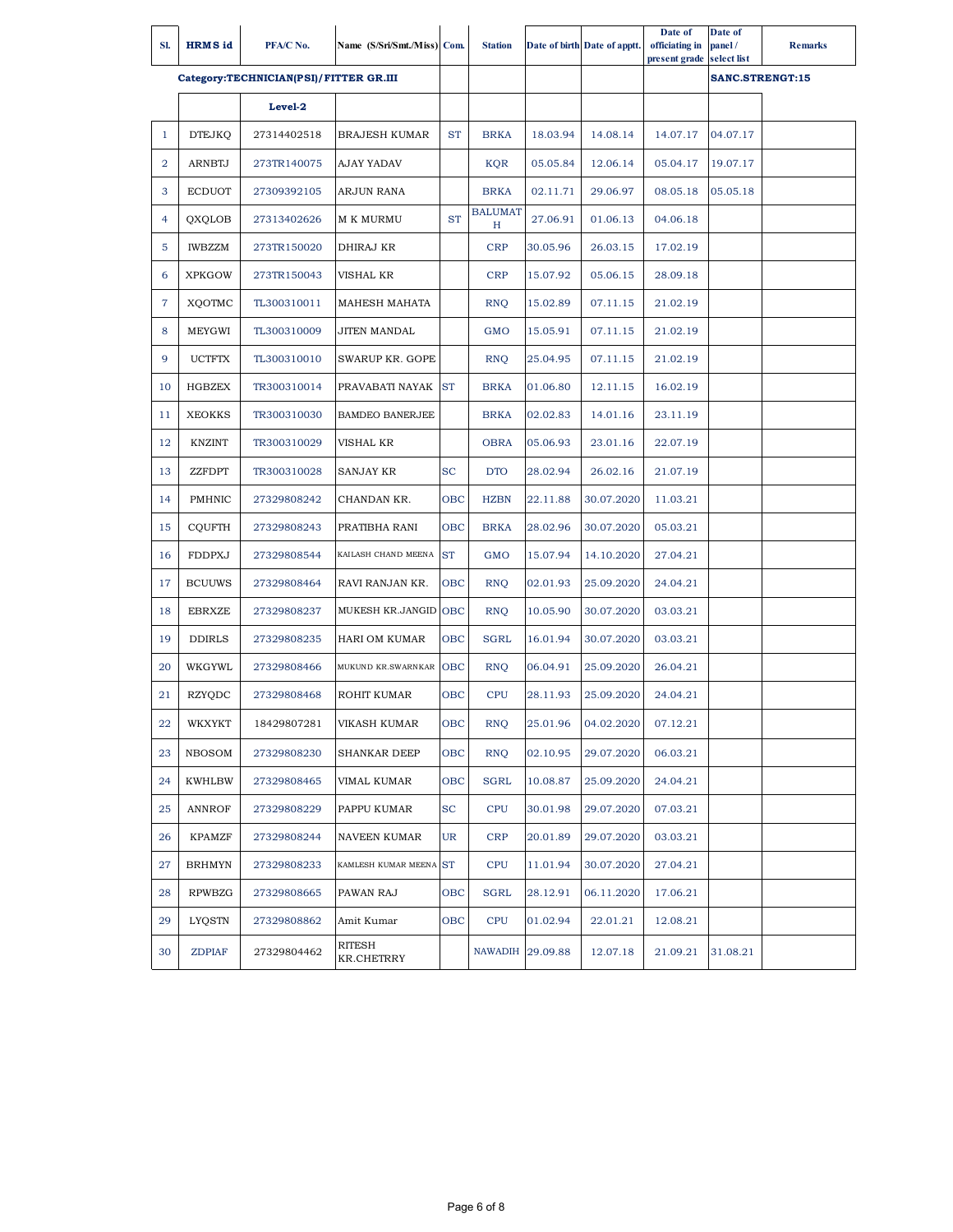| SI.            | <b>HRMS</b> id | PFA/C No.                              | Name (S/Sri/Smt./Miss) Com. |           | <b>Station</b> |          | Date of birth Date of apptt. | Date of<br>officiating in<br>present grade | Date of<br>panel/<br>select list | <b>Remarks</b>           |
|----------------|----------------|----------------------------------------|-----------------------------|-----------|----------------|----------|------------------------------|--------------------------------------------|----------------------------------|--------------------------|
|                |                | Category:SR.TECHNICIAN(RC-FITTER)      |                             |           |                |          |                              |                                            |                                  | <b>SANC.STRENGTH: 06</b> |
|                |                | Level-6                                |                             |           |                |          |                              |                                            |                                  |                          |
| $\mathbf{1}$   | <b>EYBQUP</b>  | 27309368887                            | SURESH CH.MAHATO            |           | <b>BRKA</b>    | 19.11.67 | 12.05.92                     | 08.12.16                                   | 19.11.16                         |                          |
| $\overline{2}$ | PAKNGR         | 27309367652                            | <b>SUNIL KUMAR</b>          |           | <b>DHN</b>     | 12.02.72 | 28.02.92                     | 01.09.16                                   |                                  |                          |
| 3              | <b>RTOSKL</b>  | 27309403802                            | <b>RITA KHALKO</b>          | <b>ST</b> | <b>BRKA</b>    | 11.11.70 | 25.05.99                     | 08.06.19                                   | 07.05.19                         |                          |
|                |                | Category: TECHNICIAN GR.I(RC-FITTER)   |                             |           |                |          |                              |                                            | SANC.STRENGT:11                  |                          |
|                |                | Level-5                                |                             |           |                |          |                              |                                            |                                  |                          |
| $\mathbf{1}$   | <b>CMJTQA</b>  | 27309412128                            | RAM KRISHNA MAJEE           |           | <b>DHN</b>     | 03.04.79 | 14.08.98                     | 08.02.06                                   | 30.01.06                         |                          |
| $\overline{2}$ | <b>UNQHXF</b>  | 27309389404                            | S.R.RAO                     |           | <b>BRKA</b>    | 02.06.67 | 15.02.93                     | 28.10.06                                   | 05.10.06                         |                          |
| 3              | <b>AORNAJ</b>  | 27305068307                            | PONDARI NARSINGH RAO        |           | <b>BRKA</b>    | 15.01.70 | 13.03.94                     | 24.10.06                                   | 05.10.06                         |                          |
| 4              | <b>HRINBY</b>  | 27309395908                            | <b>ARVIND PRASAD</b>        |           | <b>KQR</b>     | 09.03.77 | 26.06.98                     | 29.07.10                                   | 06.07.10                         |                          |
| 5              | <b>EAZHER</b>  | 27300507283                            | SANJIV KR. SINGH            |           | <b>DHN</b>     | 01.07.75 | 25.05.96                     | 04.08.11                                   | 18.07.11                         |                          |
| 6              | ZYWLSZ         | 27307342111                            | <b>AMRIT BARA</b>           | <b>ST</b> | <b>KQR</b>     | 01.04.73 | 07.09.98                     | 31.12.15                                   | 30.12.15                         |                          |
| $\overline{7}$ | <b>SYNMMB</b>  | 27313400472                            | NEELAM CHODHARY             | <b>SC</b> | <b>DHN</b>     | 24.04.71 | 11.12.10                     | 14.10.17                                   |                                  |                          |
|                |                | Category: TECHNICIAN GR.II(RC-FITTER)  |                             |           |                |          |                              |                                            | SANC.STRENGT:02                  |                          |
|                |                | Level-4                                |                             |           |                |          |                              |                                            |                                  |                          |
| $\mathbf{1}$   |                | 050615/RE                              | BIVEKANAND SINGH            |           | RE/KKK         | 02.01.65 | 15.06.87                     | 02.04.19                                   | 20.12.18                         | RE/KKK                   |
| $\overline{2}$ | <b>JRHEON</b>  | 27309392130                            | SALKHU MAHATO               |           | <b>CPU</b>     | 06.09.73 | 25.06.97                     | 13.04.19                                   | 20.12.18                         |                          |
| 3              | <b>YKYPDI</b>  | 27313402584                            | <b>ANJU KUMARI</b>          | <b>SC</b> | <b>DHN</b>     | 12.02.86 | 13.05.13                     | 29.03.19                                   | 20.12.18                         |                          |
|                |                | Category: TECHNICIAN GR.III(RC-FITTER) |                             |           |                |          |                              | SANC.STRENGT:04                            |                                  |                          |
|                |                | Level-2                                |                             |           |                |          |                              |                                            |                                  |                          |
| $\mathbf{1}$   | <b>ISPSTM</b>  | 27304166851                            | ANJANA KUMARI DAS           |           | <b>DHN</b>     | 10.01.71 | 21.12.12                     | 01.02.16                                   |                                  |                          |
| $\overline{2}$ | YIGQUI         | 27312408670                            | DHIRENDRA KR PANDEY         |           | <b>BRKA</b>    | 02.09.86 | 10.05.12                     | 04.07.17                                   | 29.06.17                         |                          |
| 3              | $\rm HOHZEO$   | 27312404100                            | <b>AMIT KUMAR</b>           |           | DHN            | 18.12.86 | 10.05.12                     | 29.06.17 29.06.17                          |                                  |                          |
|                |                | Category: SR TECHNICIAN (WS-FITTER)    |                             |           |                |          |                              |                                            | SANC.STRENGT:02                  |                          |
|                |                | Level-6                                |                             |           |                |          |                              |                                            |                                  |                          |
| $\mathbf{1}$   | XPXLLB         | 27309366271                            | DILIP CHANDRA<br>MAHATO     |           | <b>DHN</b>     | 05.03.73 | 20.07.91                     | 01.11.13                                   | 18.12.14                         |                          |
| $\overline{2}$ | NGQIDA         | 27309369740                            | RAM JANAM                   |           | <b>DHN</b>     | 01.01.70 | 21.10.92                     | 01.09.16                                   |                                  |                          |
|                |                | Category: TECHNICIAN GR.I(WS-FITTER)   |                             |           |                |          |                              |                                            |                                  | SANC.STRENGT:02          |
|                |                | Level-5                                |                             |           |                |          |                              |                                            |                                  |                          |
| $\mathbf{1}$   | CHUKQF         | 27309369703                            | <b>MANJOOR ANSARY</b>       |           | <b>DHN</b>     | 10.03.66 | 16.09.92                     | 08.12.04                                   |                                  |                          |
| $\overline{2}$ | PLPORA         | 27309540672                            | <b>BALMUKUND</b>            |           | TRD/DHN        | 03.07.83 | 14.08.08                     | 22.09.15                                   | 01.09.15                         |                          |
| 3              | TQDQSM         | 27309533138                            | <b>GOPAL KRISHAN</b>        |           | TFR/DHN        | 08.02.84 | 08.08.08                     | 22.09.15                                   | 01.09.15                         |                          |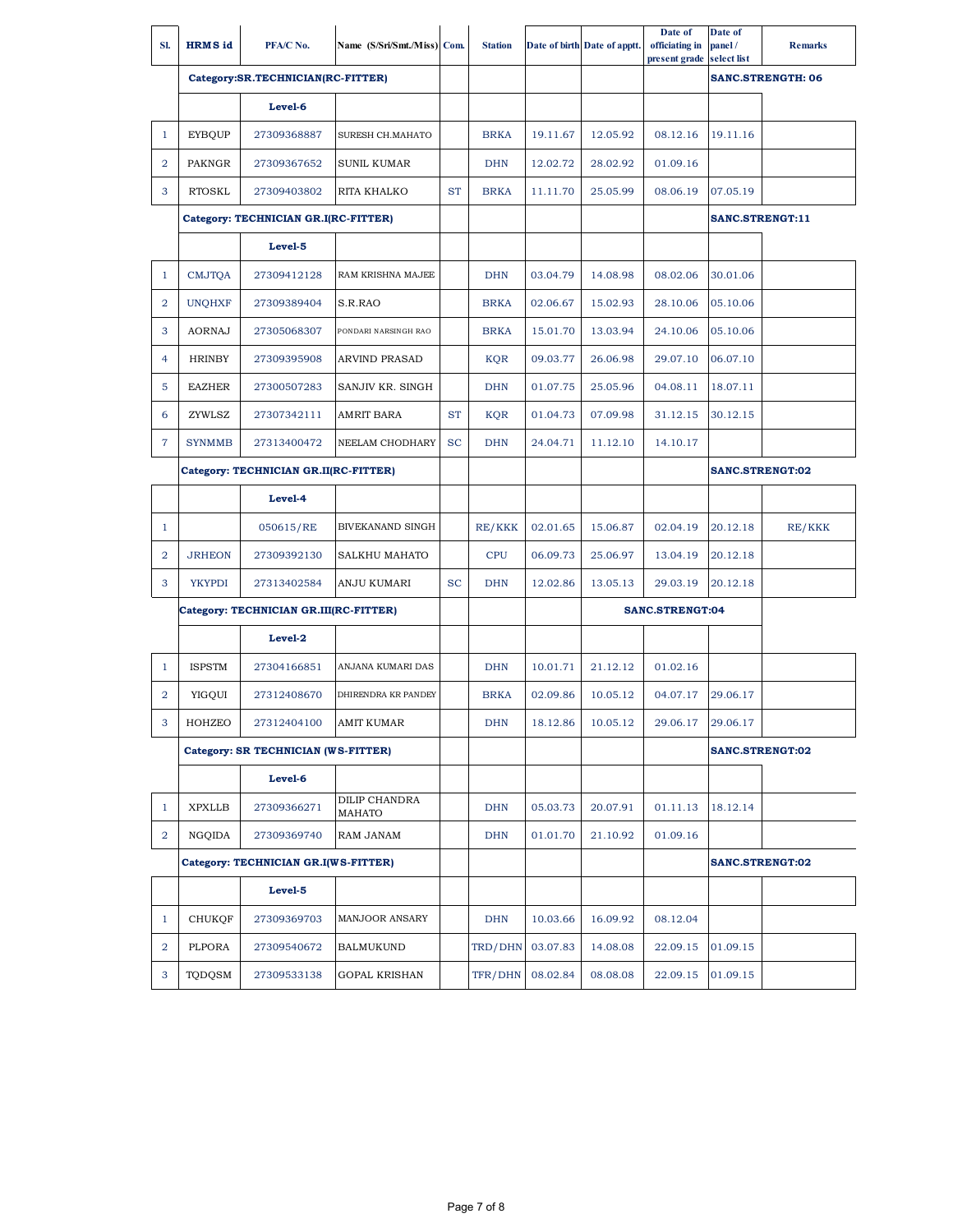| SI.            | <b>HRMS</b> id | PFA/C No.                                | Name (S/Sri/Smt./Miss) Com. |           | <b>Station</b> |          | Date of birth Date of apptt. | Date of<br>officiating in<br>present grade | Date of<br>panel/<br>select list | <b>Remarks</b> |
|----------------|----------------|------------------------------------------|-----------------------------|-----------|----------------|----------|------------------------------|--------------------------------------------|----------------------------------|----------------|
|                |                |                                          |                             |           |                |          |                              |                                            |                                  |                |
|                |                | Category: TECHNICIAN GR.II(WS-FITTER)    |                             |           |                |          |                              | <b>SANC.STRENGTH - 01</b>                  |                                  |                |
|                |                | Level-4                                  |                             |           |                |          |                              |                                            |                                  |                |
| $\mathbf{1}$   | <b>XYWUFN</b>  | 27309367718                              | MD.SAMID                    |           | <b>BRKA</b>    | 05.09.69 | 26.03.92                     | 30.09.03                                   |                                  |                |
| 2              |                | 931054                                   | OM PRAKASH RAM              |           | CLI/E/PTRU     | 13.01.65 | 29.03.86                     | 18.07.13                                   |                                  |                |
| 3              | SQMLSL         | 27311405570                              | <b>SANJAY KUMAR</b>         |           | <b>BRKA</b>    | 18.02.92 | 10.06.14                     | 20.08.16                                   | 01.08.16                         |                |
|                |                | Category: TECHNICIAN GR.III(WS-FITTER)   |                             |           |                |          |                              | <b>SANC.STRENGTH - 01</b>                  |                                  |                |
|                |                | Level-2                                  |                             |           |                |          |                              |                                            |                                  |                |
| $\mathbf{1}$   | <b>ROUNPZ</b>  | 27311406180                              | VISHAL KUMAR                | <b>SC</b> | <b>BRKA</b>    | 04.11.90 | 05.12.14                     | 05.12.14                                   |                                  |                |
| $\overline{2}$ | WNQTKM         | 27313423150                              | AMIT KUMAR                  | <b>SC</b> | <b>BRKA</b>    | 27.12.89 | 20.08.16                     | 20.08.16                                   | 27.07.16                         |                |
| 3              | MUIOUO         | 27313402742                              | R D RAJWAR                  | <b>SC</b> | <b>CRP</b>     | 03.04.83 | 12.05.13                     | 16.11.16                                   | 17.10.16                         |                |
|                |                | <b>CATEGORY: SR.TECHNICIAN (PAINTER)</b> |                             |           |                |          |                              | <b>SANC.STRENGTH - 01</b>                  |                                  |                |
|                |                | Level-6                                  |                             |           |                |          |                              |                                            |                                  |                |
| $\mathbf{1}$   | ZCWRBB         | 27309395830                              | <b>RUP LAL MUNDA</b>        | <b>ST</b> | <b>BRKA</b>    | 06.05.79 | 25.08.98                     | 31.12.15                                   | 31.12.15                         |                |
|                |                | CATEGORY : TECHNICIAN Gr.I (PAINTER)     |                             |           |                |          |                              | <b>SANC.STRENGTH - 02</b>                  |                                  |                |
|                |                | Scale: Rs.5200-20200/-                   |                             |           |                |          |                              |                                            |                                  |                |
|                |                | CATEGORY : SR.TECHNICIAN (M.MECHANIC)    |                             |           |                |          |                              | SANC.STRENGT:02                            |                                  |                |
|                |                | Leve-6                                   |                             |           |                |          |                              | Grade Pay: Rs.4200/-                       |                                  |                |
| $\mathbf{1}$   |                | 932310                                   | LAKHI RAM HARIJAN           | <b>SC</b> | <b>DHN</b>     | 15.06.66 | 24.04.86                     | 05.11.13                                   |                                  |                |
| 2              | GORJAW         | 27309261930                              | S.H.ANSARI                  |           | <b>DTO</b>     | 06.05.62 | 18.11.80                     | 01.09.16                                   |                                  |                |
|                |                | CATEGORY : TECHNICIAN Gr.I(M.MECHANIC)   |                             |           |                |          |                              | SANC.STRENGT:02                            |                                  |                |
|                |                | Level-5                                  |                             |           |                |          |                              |                                            |                                  |                |
| $\mathbf{1}$   | TQZMQF         | 27309392178                              | <b>ANANDI RAJAK</b>         | <b>SC</b> | <b>DHN</b>     | 12.11.70 | 13.02.98                     | 01.11.13                                   | 18.12.14                         |                |
|                |                | CATEGORY: MOTOR MECHANIC-II              |                             |           |                |          |                              | <b>SANC.STRENGT:00</b>                     |                                  |                |
|                |                | Level-4                                  |                             |           |                |          |                              |                                            |                                  |                |
|                |                |                                          | NIL                         |           |                |          |                              |                                            |                                  |                |
|                |                | <b>CATEGORY: MOTOR MECHANIC-III</b>      |                             |           |                |          |                              | SANC.STRENGT:01                            |                                  |                |
|                |                | Level-2                                  |                             |           |                |          |                              |                                            |                                  |                |
| $\mathbf{1}$   | <b>FOREBK</b>  | TR150066                                 | OM PRAKASH SINGH            |           | <b>DTO</b>     | 06.06.83 | 24.07.15                     | 01.03.19                                   |                                  |                |
| $\overline{2}$ | GGOMBH         | TR300310016                              | MD.SHANJHA                  |           | <b>DHN</b>     | 06.06.85 | 26.11.15                     | 14.02.19                                   |                                  |                |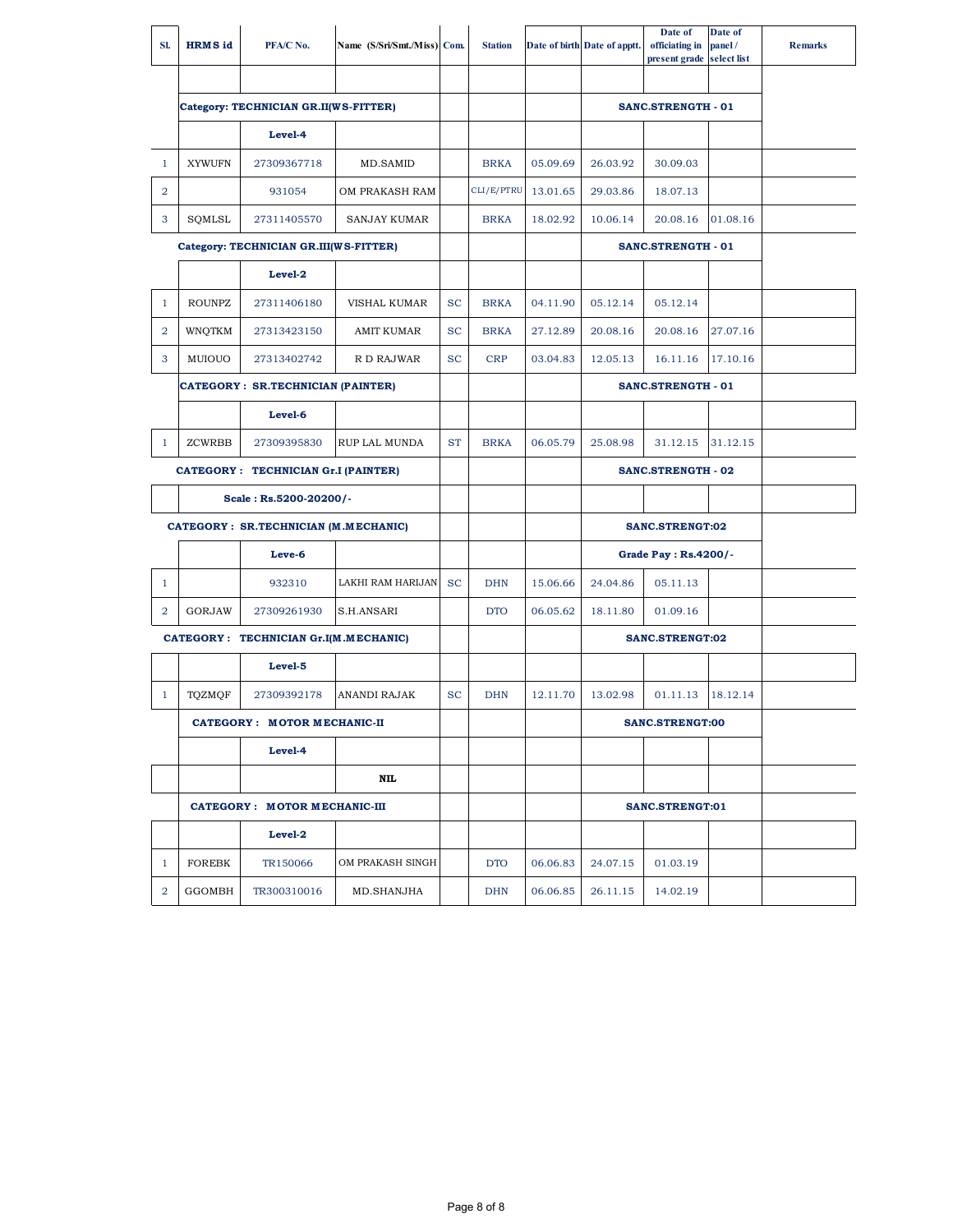|                                | Scale: Level - 01                 |                         |                                                    |     |                           | SANC.STRENGT: 176    |                      |                                          |                                      |                   |
|--------------------------------|-----------------------------------|-------------------------|----------------------------------------------------|-----|---------------------------|----------------------|----------------------|------------------------------------------|--------------------------------------|-------------------|
| S1.                            | PFA/C No.                         |                         | Name (S/Sri/Smt./Miss)                             | Com | <b>Station</b>            | Date of<br>birth     | Date of<br>apptt.    | Date of<br>officiati<br>ng in<br>present | Date of<br>panel /<br>select<br>list | <b>Remarks</b>    |
|                                |                                   |                         |                                                    |     | DHN                       |                      |                      | grade                                    | 27.02.01                             |                   |
| $\mathbf{1}$<br>$\overline{2}$ | 27309383955 QJXWFX                |                         | NABIK CHANDRA MONDAL                               |     |                           | 23.11.73             | 29.07.95             | 15.05.01                                 |                                      |                   |
| 3                              |                                   |                         | 27309391939 QLNOMM PURAN MAHATO                    |     | <b>BRKA</b><br><b>DTO</b> | 20.11.73             | 29.06.97             | 04.09.02                                 | 10.04.02                             |                   |
| $\overline{4}$                 | 27309391915 JOCPKB                |                         | <b>BADRUDDIN ANSARY</b>                            |     |                           | 08.03.70             | 14.08.97             | 06.09.02                                 | 10.04.02                             |                   |
|                                | 27309391873                       | <b>WFRDLR</b>           | GANGADHAR MONDAL                                   |     | GMO                       | 05.10.76             | 14.08.97             | 16.08.02                                 | 10.04.02                             |                   |
| 5                              | 27309391952                       |                         | TQNWBM RADHESHYAM CHOUDHARY                        |     | <b>DTO</b>                | 20.05.72             | 23.07.97             | 23.09.07                                 | 10.04.02                             |                   |
| 6                              | 27309371722 YZZTQL                |                         | DEVENDRA KUMAR ROY                                 |     | DHN                       | 06.06.71             | 06.11.92             | 06.11.92                                 | 09.07.92                             |                   |
| $\tau$                         | 27309391836 MIFHSH                |                         | SHYAMLAL MAHATO                                    |     | <b>BRKA</b>               | 20.05.70             | 15.08.97             | 15.08.97                                 | 01.07.97                             |                   |
| 8                              | 27309391848                       | <b>FXKXII</b>           | <b>JAGDISH PRASAD</b>                              |     | GJD                       | 30.12.75             | 10.09.97             | 10.09.97                                 | 01.07.97                             |                   |
| 9                              | 27309391897                       |                         | RHCHMK HARE RAM                                    |     | <b>DTO</b>                | 04.01.78             | 10.09.97             | 10.09.97                                 | 01.07.97                             |                   |
| 10                             | 27309392180 HNIUTD                |                         | <b>MD.AHSAN KHAN</b>                               |     | <b>DTO</b>                | 01.01.71             | 14.02.98             | 14.02.98                                 | 08.01.98                             |                   |
| 11                             | 27309396044 HLXGEZ                |                         | MUNGA LAL                                          |     | <b>DTO</b>                | 01.02.65             | 19.03.98             | 19.03.98                                 | 11.02.98                             |                   |
| 12                             | 27309396100 EHFFUU                |                         | <b>ROHAN PRASAD</b>                                |     | <b>BRKA</b>               | 15.02.67             | 19.03.98             | 19.03.98                                 | 11.02.98                             |                   |
| 13<br>14                       | 27309396070 KWKAGO                |                         | <b>BODHI MAHATO</b>                                |     | LTHR                      | 01.12.67<br>14.04.69 | 19.03.98<br>14.04.98 | 19.03.98<br>14.04.98                     | 11.02.98<br>11.02.98                 |                   |
| 15                             | 27309396032<br>27309396007        | <b>CSOUKG</b>           | <b>ASHOK RAM</b><br>MHUFWG MD ASHFAQUE             |     | <b>DTO</b>                | 20.05.69             | 14.04.98             | 14.04.98                                 | 11.02.98                             |                   |
| 16                             | 27309395787                       | <b>YCLEED</b>           |                                                    |     | <b>DTO</b><br><b>BRKA</b> | 10.02.79             | 17.04.98             | 17.04.98                                 | 11.02.98                             |                   |
| 17                             |                                   |                         | PAHLESHWAR KUMAR SINGH                             |     | <b>DTO</b>                | 13.12.73             | 19.04.98             | 19.04.98                                 | 11.02.98                             |                   |
| 18                             | 27309396147 MAQFYM<br>27309396159 |                         | RITLAL MAHTO<br><b>KHAGESHWAR MAHATO</b>           |     | GMO                       | 05.05.77             | 19.04.98             | 19.04.98                                 | 11.02.98                             |                   |
| 19                             |                                   | <b>PUPFWH</b>           | <b>BADRI MAHATO</b>                                |     | <b>DTO</b>                | 05.05.77             | 19.04.98             | 19.04.98                                 | 11.02.98                             |                   |
| 20                             | 27309396135                       | <b>HRIRMR</b>           |                                                    |     |                           | 08.07.69             | 23.05.98             | 23.05.98                                 |                                      |                   |
| 21                             | 27309395994                       | <b>DDXKLI</b>           | <b>LAXMAN GIRI</b>                                 |     | <b>DTO</b>                | 08.01.68             | 25.05.98             | 25.05.98                                 | 16.03.98                             |                   |
| 22                             | 27309395945                       | <b>EEQQGY</b>           | <b>RAM NARESH YADAV</b>                            |     | BRKA<br>HZD               |                      | 25.05.98             | 25.05.98                                 | 24.03.98                             |                   |
| 23                             | 27309395970 PRYBQW<br>27309395982 |                         | <b>MAHENDRA YADAV</b>                              |     | HZD                       | 01.08.76<br>02.10.77 | 25.05.98             | 25.05.98                                 | 24.03.98<br>24.03.98                 |                   |
| 24                             | 27309395891                       | <b>UCIZRU</b>           | <b>NAGESWAR PRASAD</b>                             |     | GMO                       | 05.01.69             | 25.06.98             | 25.06.98                                 | 15.05.98                             |                   |
| 25                             |                                   | <b>PQULOS</b>           | SUNIL KUMAR VERMA                                  |     | GMO                       | 03.01.71             | 25.06.98             | 25.06.98                                 | 15.05.98                             |                   |
| 26                             | 27309395866                       | <b>FXSNAY</b>           | <b>IBRAR HUSSAIN</b>                               |     |                           | 22.04.71             | 25.06.98             | 25.06.98                                 | 15.05.98                             |                   |
| 27                             | 27309395878                       | <b>POSION</b>           | RAMESWAR PRASAD                                    |     | RNQ/DTO<br>KQR            | 08.06.67             | 27.08.98             | 27.08.98                                 | 25.06.98                             |                   |
| 28                             | 27309395842<br>27309395817        | <b>GBTPYT</b><br>CAMRBU | <b>BANSI PRASAD YADAV</b><br><b>KRISHNA THAKUR</b> |     | KQR                       | 23.09.69             | 31.08.98             | 31.08.98                                 | 25.06.98                             |                   |
| 29                             | 27309395829                       | <b>FIZJGR</b>           | DILIP KUMAR MISHRA                                 |     | SGRL/DTO                  | 19.01.71             | 31.08.98             | 31.08.98                                 | 15.05.98                             |                   |
| 30                             | 27309398405 LGYJKB                |                         | VIKAS KUMAR MEHTA                                  |     | GMO                       | 15.01.72             | 03.01.99             | 03.01.99                                 | 01.01.99                             |                   |
| 31                             | 27309501022                       | <b>QYSFIG</b>           | <b>BHIKHARI YADAV</b>                              |     | GJD                       | 02.01.65             | 16.09.04             | 16.09.04                                 | 14.09.04                             |                   |
| 32                             | 27309504680                       | <b>ULQBTQ</b>           | SHUKDEW MAHATO                                     |     | DHN                       | 25.01.76             | 17.11.05             | 17.11.05                                 | 20.10.05                             |                   |
| 33                             | 27309530800                       | <b>WPBEHF</b>           | <b>UDAY GIRI</b>                                   |     | <b>DTO</b>                | 16.05.78             | 28.08.08             | 28.08.08                                 | 06.08.08                             |                   |
| 34                             | 27309536190                       | <b>TFUTFR</b>           | <b>BABLU KUMAR</b>                                 |     | GMO                       | 21.01.87             | 11.03.09             | 11.03.09                                 | 28.04.09                             |                   |
| 35                             | 953620                            |                         | DEVENDRA KUMAR                                     |     | <b>SEE</b>                | 15.01.79             | 15.04.09             | 15.04.09                                 | 01.07.09                             | Line at DHN Divn. |
| 36                             | 953622                            |                         | NANDLAL KUMAR                                      |     | <b>SEE</b>                | 03.03.87             | 07.05.09             | 07.05.09                                 | 01.07.09                             | Line at DHN Divn. |
| 37                             | 27309536231                       | <b>XCUCDZ</b>           | WISHWJEET KUMAR SINGH                              |     | KQR                       | 01.01.87             | 16.05.09             | 16.05.09                                 | 01.07.09                             |                   |
| 38                             | 953624                            |                         | ANIL KUMAR                                         |     | <b>SEE</b>                | 10.06.78             | 17.05.09             | 17.05.09                                 | 01.07.09                             | Line at DHN Divn. |
| 39                             | 27309535974 ABJNKH                |                         | <b>SHEO KUMAR</b>                                  |     | BRKA                      | 09.11.73             |                      | 24.06.09 24.06.09                        | 23.06.09                             |                   |
| 40                             | 27310400837                       | OYNHJM                  | ARJUN CHAUDHARY                                    | OBC | GJD                       | 15.04.75             | 24.08.10             | 24.08.10                                 | 20.08.10                             |                   |
| 41                             | 27310400850 KOSTEZ                |                         | <b>MAHESH KUMAR</b>                                | SC  | <b>DTO</b>                | 12.06.91             | 28.08.10             | 28.08.10                                 | 25.08.10                             |                   |
| 42                             | 27311400250 ALWUIZ                |                         | SHRINIWAS RAM                                      | OBC | PRP                       | 10.01.67             | 24.08.11             | 24.08.11                                 | 23.08.11                             |                   |
| 43                             | 27311403251 PXJKYK                |                         | KAMAL ROY                                          | OBC | DHN                       | 04.01.73             | 18.10.11             | 18.10.11                                 | 12.10.11                             |                   |
| 44                             |                                   |                         | 27312403880 FGHMMP PINTOO KUMAR PRABHAKAR (TWC)    | OBC | DHN                       | 30.10.86             | 10.05.12             | 10.05.12                                 | 16.04.12                             |                   |
| 46                             |                                   |                         | 27312410180 MMDPMD DEVANAND YADAV (TWC)            | OBC | HZD                       | 03.01.77             | 10.05.12             | 10.05.12                                 | 16.04.12                             |                   |
| 48                             | 27312401547 BMIJLM                |                         | PAPPU KUMAR SINGH (TWC)                            | UR  | PRP                       | 05.02.81             | 10.05.12             | 10.05.12                                 | 16.04.12                             |                   |
| 49                             | 27312401614 QAIFUM                |                         | PRUSHOTAM KUMAR SINHA (TWC)                        | UR  | BARHI/GJD                 | 01.03.83             | 10.05.12             | 10.05.12                                 | 16.04.12                             |                   |
| 50                             | 27312423240 JADWEY                |                         | SHAILESH KUMAR                                     | OBC | RNQ/DTO                   | 06.01.87             | 10.05.12             | 10.05.12                                 | 16.04.12                             |                   |
| 51                             | 27312404090                       | OYOYXQ                  | NIKET KUMAR                                        | OBC | <b>BRKA</b>               | 01.01.83             | 24.05.12             | 24.05.12                                 | 16.04.12                             |                   |
| 53                             | 27312420020                       | <b>AYRMOE</b>           | MD. REYAZ ANSARI                                   | OBC | <b>KLRE</b>               | 15.06.77             | 11.05.12             | 11.05.12                                 | 16.04.12                             |                   |
| 54                             | 27312401729 YIDTGN                |                         | SANJAY KUMAR SINGH (TWC)                           | OBC | <b>KLRE</b>               | 11.01.81             | 11.05.12             | 11.05.12                                 | 16.04.12                             |                   |
| 55                             | 27312401730 NJJXHO                |                         | MANOJ KUMAR (TWC)                                  | OBC | <b>KLRE</b>               | 30.11.77             | 11.05.12             | 11.05.12                                 | 16.04.12                             |                   |
| 56                             | 27312415440 CCQPTU                |                         | ABDHESH KUMAR                                      | OBC | PSI/GMO                   | 01.10.87             | 10.05.12             | 10.05.12                                 | 16.04.12                             |                   |
| 57                             | 27313411530 QOQHFM SUDHIR RAM     |                         |                                                    |     | DHN                       | 14.10.90             | 02.09.09             | 07.02.13                                 | 06.02.13                             |                   |
| 58                             |                                   |                         | 27313400423 XCOZRX KOUSHIK BANERJEE                |     | GMO                       | 01.02.83             | 09.03.13             | 09.03.13                                 | 08.03.13                             |                   |

### CATEGORY : ASSISTANT(TRD) & TOWER WAGON CLEANER OF ELECTRIC TRD WING.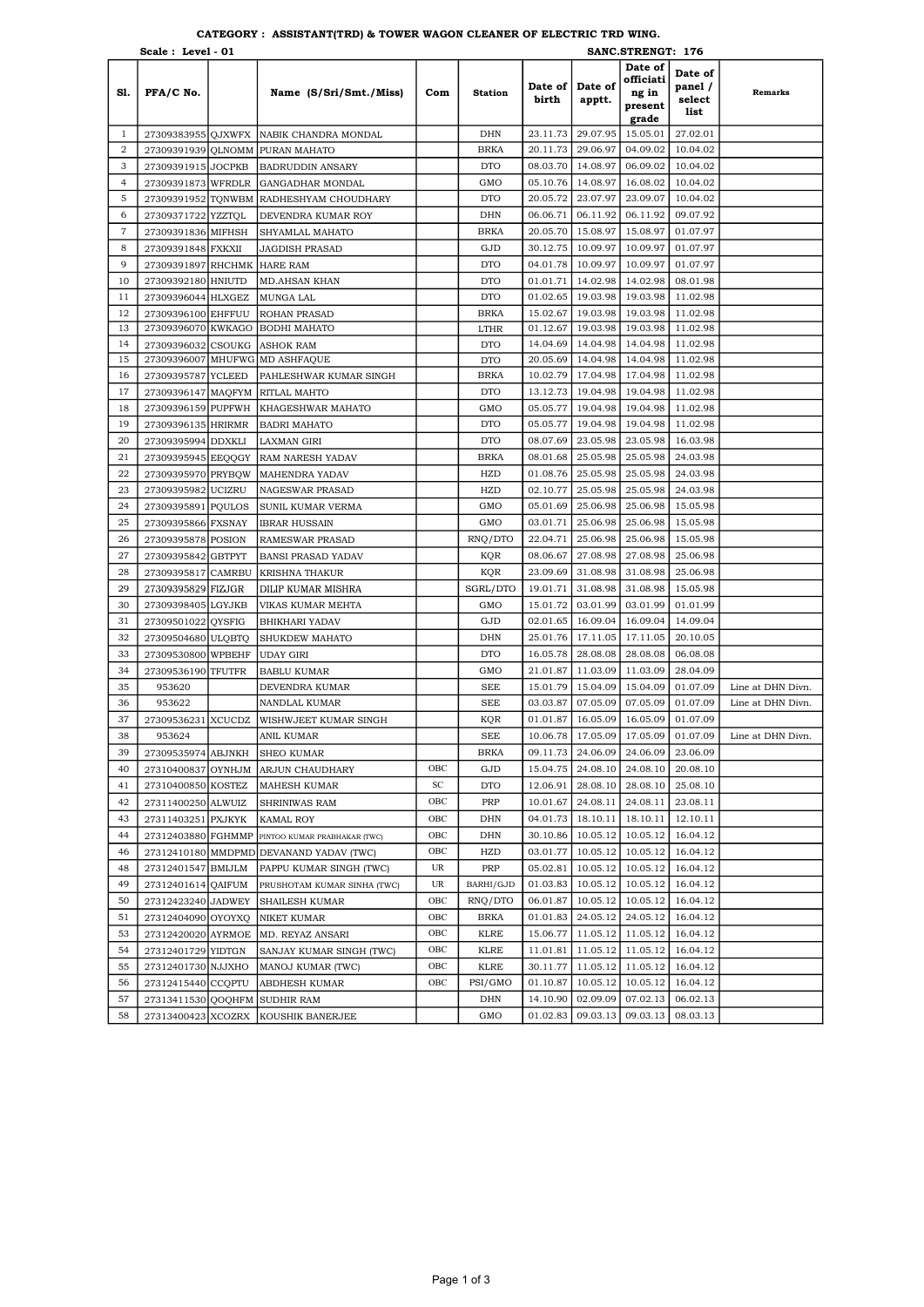| S1.        | PFA/C No.                                |               | Name (S/Sri/Smt./Miss)                           | Com                         | <b>Station</b>         | Date of<br>birth     | Date of<br>apptt.    | Date of<br>officiati<br>ng in<br>present<br>grade | Date of<br>panel /<br>select<br>list | <b>Remarks</b>                                         |
|------------|------------------------------------------|---------------|--------------------------------------------------|-----------------------------|------------------------|----------------------|----------------------|---------------------------------------------------|--------------------------------------|--------------------------------------------------------|
| 59         | 27313400435 UHRUUN                       |               | LAXMAN THAKUR                                    | OBC                         | HZD                    | 14.01.76             | 18.04.13             | 18.04.13                                          | 17.04.13                             |                                                        |
| 60         | 27313402730 FGZCNQ                       |               | DHARMENDRA PRAJAPATI                             | OBC                         | DHN                    | 10.10.86             | 12.05.13             | 12.05.13                                          | 04.04.13                             |                                                        |
| 61         | 50714701355 EPMFIB                       |               | UPENDRA KUMAR ANUPAM                             |                             | KQR                    | 23.02.78             | 13.05.13             | 13.05.13                                          |                                      | Came on M/tfr with                                     |
| 62         | 22177722528                              | QGHIED        | RASHMI KUMARI                                    | OBC                         | DHN                    | 01.08.84             | 29.08.13             | 29.08.13                                          |                                      | ShriS.P.Jha/KOR<br>Came on M/tfr with                  |
| 63         |                                          |               |                                                  |                             |                        | 05.05.86             | 11.09.13             | 11.09.13                                          | 11.09.13                             | Smt.Anjoo Kumari Sharma.                               |
| 64         | 27313424944 QRWTCG                       |               | JITENDRA NATH MAHTO                              | OBC                         | CRP<br>LTHR            | 04.04.89             | 19.10.13             | 19.10.13                                          | 19.10.13                             |                                                        |
| 65         | 27313425213<br>27314400110 DBACLG        | <b>AKXLQW</b> | VIKRAM MAHATO<br>ASHOK KUMAR PANDEY              |                             | <b>BRKA</b>            | 11.07.65             | 10.01.14             | 10.01.14                                          | 30.09.13                             |                                                        |
| 66         |                                          |               |                                                  |                             | <b>BRKA</b>            | 30.12.89             | 03.10.13             | 03.10.13                                          |                                      | Came on M/tfr with Shri                                |
| 67         | 50200405050 DJXRIK<br>27314402270        | <b>IWEOHO</b> | MUNNA KUMAR<br><b>SUSHIL KUMAR</b>               | OBC                         | <b>BRKA</b>            | 10.08.94             | 26.07.14             | 26.07.14                                          | 19.06.14                             | Ajay Kumar.                                            |
| 68         |                                          |               | VINOD KUMAR                                      |                             | RE/DNR                 | 23.12.85             | 03.09.14             | 03.09.14                                          | 19.06.14                             | Line at DHN Divn.                                      |
| 69         |                                          |               | AMAN KUMAR                                       |                             | RE/DNR                 | 05.01.93             | 09.09.14             | 09.09.14                                          | 19.06.14                             | Line at DHN Divn.                                      |
| 70         |                                          |               | <b>GILDEN GRISH</b>                              |                             | RE/DNR                 | 09.10.93             | 04.09.14             | 04.09.14                                          | 19.06.14                             | Line at DHN Divn.                                      |
| 71         |                                          |               | MAHENDRA KUMAR                                   | SC                          | RE/DNR                 | 12.02.78             | 03.09.14             | 03.09.14                                          | 19.06.14                             | Line at DHN Divn.                                      |
| 72         |                                          |               | SHAMBHU KR. KUSHWAHA                             | OBC/HH                      | RE/DNR                 | 15.05.89             | 09.09.14             | 09.09.14                                          | 19.06.14                             | Line at DHN Divn.                                      |
| 73         | 27314402403 ZBAAXF                       |               | SANUJ KUMAR (TWC)                                | UR                          | GMIA                   | 10.06.87             | 16.07.14             | 16.07.14                                          | 15.07.14                             |                                                        |
| 74         | 27316000425                              | <b>SZCIFQ</b> | MD.SANAULLAH ANSARI                              |                             | GMO                    | 30.11.89             | 29.04.09             | 29.04.09                                          | 27.08.08                             | came on own request<br>transfer                        |
| 75         | 22177724641                              | CYZUMU        | MANOJ KUMAR                                      | OBC                         | PRP                    | 06.08.91             | 12.09.14             | 12.09.14                                          | 12.09.14                             | Came on M/tfr with Shri<br>P.K.Manna.                  |
| 76         | 27312420680                              | <b>LAKFPR</b> | <b>MANISH BANERJEE</b>                           |                             | DHN                    | 28.01.80             | 12.12.14             | 12.12.14                                          | 12.12.14                             |                                                        |
| 77         | 27315400250 BYIOIB                       |               | <b>SANGITA DEVI</b>                              |                             | BRKA                   | 11.11.78             | 27.03.15             | 27.03.15                                          | 26.03.15                             |                                                        |
| 78         | 273N1252150 YYFPRD                       |               | <b>ABHIJEET KUMAR</b>                            | SC                          | DHN                    | 01.03.81             | 26.04.12             | 26.04.12                                          | 17.07.15                             | came on own request<br>transfer<br>came on own request |
| 79         | 273N1251108 BOQTXB                       |               | <b>AMLESH KUMAR</b>                              |                             | DHN                    | 02.07.84             | 26.04.12             | 26.04.12                                          | 20.07.15                             | transfer                                               |
| 80         | 27313423216 IEEWYJ                       |               | VASUDEO KARMALI                                  |                             | <b>BRKA</b>            | 17.12.83             | 27.04.15             | 27.04.15                                          | 20.06.16                             |                                                        |
| 81<br>82   | 27315406118 SQAROB                       |               | PAPPU KUMAR                                      | OBC<br>UR                   | CPU/DTO<br><b>KLRE</b> | 8.10.91<br>02.01.86  | 19.12.15             | 19.12.15<br>25.12.15                              | 05.11.15<br>05.11.15                 |                                                        |
| 83         | 27315413196 SDZDPR<br>27315413202        | <b>OPSCFO</b> | MURARI SHARMA<br>SHANKAR KUMAR                   | OBC                         | <b>KLRE</b>            | 26.01.86             | 25.12.15<br>25.12.15 | 25.12.15                                          | 05.11.15                             |                                                        |
| 84         | 27315413354                              | <b>QEBWEP</b> | CHANDRADEEP KUMAR                                | OBC                         | SGRL/DTO               | 10.01.91             | 19.12.15             | 19.12.15                                          | 05.11.15                             |                                                        |
| 85         | 27315413366                              | <b>ZNFDCH</b> | AZHAR UDDIN                                      | OBC                         | CPU/DTO                | 21.08.92             | 25.12.15             | 25.12.15                                          | 05.11.15                             |                                                        |
| 86         | 27329800391                              | <b>YIMDYX</b> | MRITYUNJAY KUMAR                                 | OBC                         | <b>BRKA</b>            | 17.12.95             | 23.02.16             | 23.02.16                                          | 05.11.15                             |                                                        |
| 87         | 27315413238                              | <b>OCFHWM</b> | <b>SANJEEV KUMAR</b>                             | OBC                         | <b>BRKA</b>            | 12.01.91             | 21.12.15             | 21.12.15                                          | 05.11.15                             |                                                        |
| 88         | 27315413240 GFFDJZ                       |               | AFTAB ANSARI                                     | OBC                         | <b>BRKA</b>            | 09.09.92             | 21.12.15             | 21.12.15                                          | 05.11.15                             |                                                        |
| 89         | 27315413251                              | <b>YOPYTE</b> | SHIVENDRA KUMAR SINHA                            | UR                          | <b>DTO</b>             | 02.08.87             | 21.12.15             | 21.12.15                                          | 05.11.15                             |                                                        |
| 90         | 27315413287                              | <b>XXNATN</b> | SUDHIR KUMAR                                     | OBC                         | <b>BRKA</b>            | 01.04.92             | 21.12.15             | 21.12.15                                          | 05.11.15                             |                                                        |
| 91         | 27315413275                              | QELQMY        | AJAY KUMAR SHRIVASTAV                            | UR                          | RNQ/DTO                | 01.03.87             | 19.12.15             | 19.12.15                                          | 05.11.15                             |                                                        |
| 92         | 27315413299                              | <b>CTCZXK</b> | NIRAJ KUMAR                                      | OBC                         | RNQ/DTO                | 01.02.95             | 19.12.15             | 19.12.15                                          | 05.11.15                             |                                                        |
| 93         | 27315406120                              | <b>DNYBOJ</b> | SANTU KUMAR                                      | UR                          | KQR                    | 15.06.90             | 21.12.15             | 21.12.15                                          | 05.11.15                             |                                                        |
| 94         | 27315406155                              | <b>PXGPDL</b> | <b>DILIP KUMAR</b>                               | овс                         | CPU/DTO                | 12.02.91             | 19.12.15             | 19.12.15                                          | 05.11.15                             |                                                        |
| 95<br>96   | 27315406167 OZQLOB                       |               | DINESH KUMAR                                     | SC<br>OBC                   | KQR<br><b>DTO</b>      | 15.03.95<br>03.06.93 | 19.12.15<br>19.12.15 | 19.12.15<br>19.12.15                              | 05.11.15<br>05.11.15                 |                                                        |
| 97         |                                          |               | 27315413421 WIFDWH AFTAB AHMAD                   | OBC                         | BARHI/GJD              | 27.11.88             |                      | 21.12.15 21.12.15                                 | 05.11.15                             |                                                        |
| 98         | 27315412234 MXLAZE<br>27315413378 NCCLIU |               | VIJAY CHOUDHARY<br>MITHILESH KUMAR               | OBC                         | <b>DTO</b>             | 15.08.89             | 19.12.15             | 19.12.15                                          | 05.11.15                             |                                                        |
| 99         | 27315413408 FGOFKE                       |               | SUDHIR KUMAR                                     | OBC                         | LTHR                   | 10.11.90             | 21.12.15             | 21.12.15                                          | 05.11.15                             |                                                        |
| 100        | 27315413380 HBJIOQ                       |               | <b>VIVEK KUMAR</b>                               | OBC                         | <b>LTHR</b>            | 15.06.94             | 21.12.15             | 21.12.15                                          | 05.11.15                             |                                                        |
| 101        | 27315413410 IFCULX                       |               | SAMRESH RAJ                                      | OBC                         | LTHR                   | 10.05.87             | 21.12.15             | 21.12.15                                          | 05.11.15                             |                                                        |
| 102        | 27315412167 UHHFYA                       |               | ABHAY RAJ SINGH                                  | ОВС                         | LTHR                   | 11.06.93             | 21.12.15             | 21.12.15                                          | 05.11.15                             |                                                        |
| 103        | 27315412179 OZLTTO                       |               | SHIV KUMAR CHOUDHARY                             | SC                          | LTHR                   | 21.07.88             | 21.12.15             | 21.12.15                                          | 05.11.15                             |                                                        |
| 104        | 27315412192 SRLCZQ                       |               | PANKAJ KUMAR                                     | SC                          | LTHR                   | 05.01.89             | 22.12.15             | 22.12.15                                          | 05.11.15                             |                                                        |
| 105        | 27315412210 JFYTLD                       |               | JHUNU KUMAR                                      | SC                          | LTHR                   | 06.02.89             | 21.12.15             | 21.12.15                                          | 05.11.15                             |                                                        |
| 106        | 503P0035010 OURUTD                       |               | MANOJ KUMAR                                      |                             | PRP                    | 25.12.90             | 16.07.13             | 16.07.13                                          |                                      | Came on M/tfr with Shri<br>Vikram Singh Meena.         |
| 107        | 27223005781 MMQZPF                       |               | RAJU MANDAL                                      | OBC                         | DHN                    | 27.12.90             | 30.08.13             | 30.08.13                                          |                                      | Came on M/tfr with Shri<br>P. K. Jha                   |
| 108        | 27315412246 OUPWPI                       |               | AMIT KUMAR HANSDA                                | ST                          | <b>BRKA</b>            | 02.01.92             | 22.12.15             | 22.12.15                                          | 05.11.15                             |                                                        |
| 109        | 27315406143 HXUGUJ                       |               | PANKAJ KUMAR RAJAK                               | SC                          | KQR                    | 02.01.88             | 19.12.15             | 19.12.15                                          | 05.11.15                             |                                                        |
| 110        | 27315412428 DEBSMH                       |               | <b>PRASHANT KUMAR</b>                            | $\protect\operatorname{SC}$ | DHN                    | 03.12.92             | 19.12.15             | 19.12.15                                          | 05.11.15                             |                                                        |
| 111        | 45429800686 XKJISZ                       |               | RAHUL KUMAR                                      | UR                          | GJD                    | 05.01.94             | 24.06.16             | 24.06.16                                          | 24.06.16                             | Came on M/tfr with Shri Tej<br>Ram Meena               |
| 112        | 27329801798 HTNNHS                       |               | <b>SANTOSH KUMAR</b>                             |                             | HZD                    | 06.04.94             | 02.09.16             | 02.09.16                                          | 01.09.16                             |                                                        |
| 113        | 27329801792 WJSOPZ                       |               | NARAYAN KUMAR                                    |                             | <b>BRKA</b>            | 28.02.87             | 02.09.16             | 02.09.16                                          | 01.09.16                             |                                                        |
| 114        | 27329801799 MSZUFL                       |               | PINTOO KUMAR PASWAN                              | SC                          | GJD                    | 20.08.83             | 02.09.16             | 02.09.16                                          | 01.09.16                             |                                                        |
| 115        | 27329802120 KCYQQS                       |               | RAJAN SINGH                                      |                             | GMO                    | 19.12.85             | 21.09.16             | 21.09.16                                          | 21.09.16                             |                                                        |
| 116        | 27329803184 IOPEIZ                       |               | MOTICHAND MEHTA                                  |                             | <b>DTO</b>             | 22.06.97             | 30.12.16             | 30.12.16                                          | 28.12.16                             |                                                        |
| 117<br>118 | 27329803207 QXCNJG<br>27329803206 NXEYUL |               | <b>AMBER KUMAR RAJAK</b><br>HARE RAM KUMAR SINGH | SC                          | KQR<br>GJD             | 06.10.89<br>15.08.89 | 30.12.16<br>02.01.17 | 30.12.16<br>02.01.17                              | 29.12.16<br>26.12.16                 |                                                        |
| 119        | 27304185493 ZJLZEU                       |               | <b>DIGVIJAY SINGH</b>                            |                             | DHN                    | 07.06.94             | 01.11.13             |                                                   |                                      |                                                        |
| 120        | 27329803852 OITKDG                       |               | <b>KUMAR SHASHI</b>                              |                             | PRP                    | 25.10.89             | 16.08.17             | 16.08.17                                          | 14.08.17                             |                                                        |
| 121        | 27329803278 NOYLKW                       |               | <b>KAMALJEET YADAV</b>                           | OBC                         | GJD                    | 05.03.96             | 18.03.15             | 16.12.16                                          | 31.08.17                             |                                                        |
| 122        | 27329803856 NJNYGD                       |               | <b>ASHIF NAWAJ</b>                               |                             | HZD                    | 05.11.93             | 01.09.17             | 01.09.17                                          | 31.08.17                             |                                                        |
| 123        | 27316001289 QXIFFP                       |               | SUMAN KUMAR JHA.                                 |                             | HZD                    | 25.12.89             | 30.11.11             | 23.03.18                                          | 22.03.18                             |                                                        |
| 124        | TL300310008 YSLTQP                       |               | SURENDRA MUNDA                                   | ST                          | LTHR                   | 01.01.80             | 31.10.15             | 18.09.18                                          | 04.07.19                             |                                                        |
| 125        | 27329804536 LEQZEN                       |               | DEEPAK KUMAR PRASAD                              | OBC                         | CRP                    | 08.03.96             | 05.10.18             | 05.10.18                                          | 04.10.18                             |                                                        |
| 126        | 27329804631                              | <b>GARHWJ</b> | JITENDRA KUMAR YADAV                             | OBC                         | <b>DTO</b>             | 05.02.93             | 08.03.19             | 08.03.19                                          | 07.03.19                             |                                                        |
| 127        | 27329804632                              | <b>UYDMFO</b> | PRADEEP KUMAR MAHATO                             | OBC                         | GMO                    | 15.06.91             | 30.03.19             | 30.03.19                                          | 28.03.19                             |                                                        |
| 128        |                                          |               | 27329805322 USCXZM BALMUKUND KUMAR               | OBC                         | BARHI/GJD              | 10.06.97             | 29.07.19             | 29.07.19                                          | 03.07.19                             |                                                        |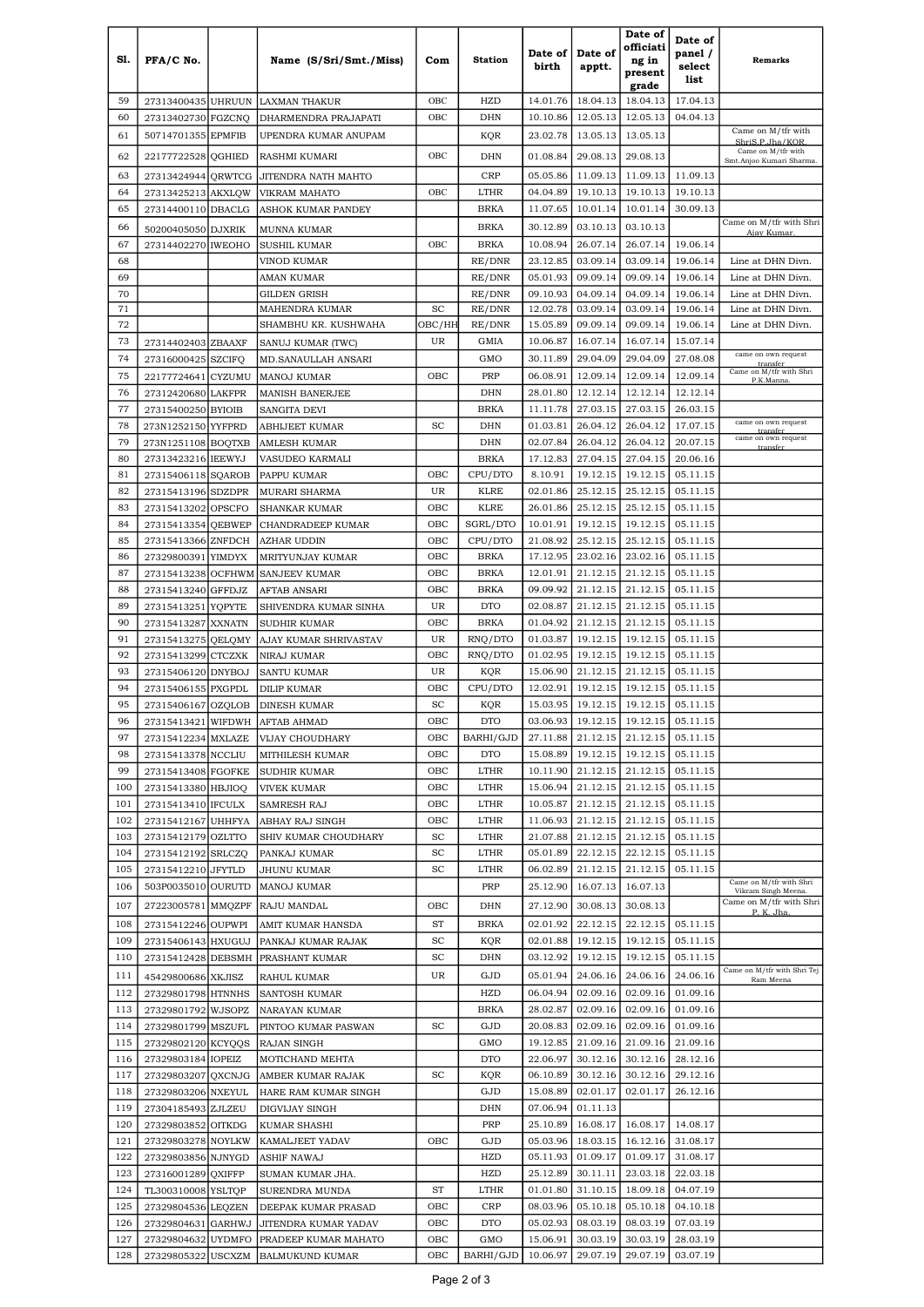|            |                            |                                |                                      |            |                      |                      |                      | Date of              | Date of              |                                                 |
|------------|----------------------------|--------------------------------|--------------------------------------|------------|----------------------|----------------------|----------------------|----------------------|----------------------|-------------------------------------------------|
| S1.        | PFA/C No.                  |                                | Name (S/Sri/Smt./Miss)               | Com        | <b>Station</b>       | Date of              | Date of              | officiati<br>ng in   | panel /              | Remarks                                         |
|            |                            |                                |                                      |            |                      | birth                | apptt.               | present              | select<br>list       |                                                 |
|            |                            |                                |                                      |            |                      |                      |                      | grade                |                      |                                                 |
| 129        | 27329804984 EOLXTB         |                                | DEEPU KUMAR                          | OBC        | CPU/DTO              | 04.04.98             | 29.07.19             | 29.07.19             | 03.07.19             |                                                 |
| 130        | 27329804979                | KGDBRT                         | PRAMOD KUMAR KISKU                   | <b>ST</b>  | CPU/DTO              | 05.10.94             | 29.07.19             | 29.07.19             | 03.07.19             |                                                 |
| 131        | 27329805275                | <b>JMPTWE</b>                  | RAJESH KUMAR                         | OBC        | GMIA                 | 07.03.86             | 29.07.19             | 29.07.19             | 03.07.19             |                                                 |
| 132<br>133 | 27329804997                | <b>RBMSES</b>                  | SATISH KUMAR                         | OBC<br>OBC | RNQ/DTO<br>BARHI/GJD | 15.09.92<br>22.08.93 | 29.07.19<br>29.07.19 | 29.07.19<br>29.07.19 | 03.07.19<br>03.07.19 |                                                 |
| 134        | 27329805156<br>27329804983 | WHBJHC<br>SQDJJY               | JITENDRA KUMAR<br><b>VIVEK KUMAR</b> | OBC        | RNO/DTO              | 18.10.95             | 29.07.19             | 29.07.19             | 03.07.19             |                                                 |
| 135        | 27329805176                | <b>JPTGJT</b>                  | <b>DIMPLE KUMAR</b>                  | UR         | GJD                  | 19.02.89             | 29.07.19             | 29.07.19             | 03.07.19             |                                                 |
| 136        | 27329806627                | <b>SULRZH</b>                  | <b>SHAHID SAMAD</b>                  | OBC        | <b>DHN</b>           | 17.12.93             | 04.08.19             | 27.07.19             | 03.07.19             |                                                 |
| 137        | 27329805258                | OMFLCI                         | GYAN PRAKASH KUMAR                   | OBC        | BARHI/GJD            | 16.05.98             | 30.07.19             | 30.07.19             | 03.07.19             |                                                 |
| 138        | 27329806832                | <b>DARDMY</b>                  | SANTOSH KUMAR SHARMA                 | UR         | DHN                  | 21.07.97             | 06.08.19             | 06.08.19             | 03.07.19             |                                                 |
| 139        | 27329804991                | <b>AIKNLY</b>                  | RAKESH KUMAR                         | OBC        | <b>DTO</b>           | 20.08.91             | 29.07.19             | 29.07.19             | 03.07.19             |                                                 |
| 140        | 27329804981                | <b>BOOFMB</b>                  | NIRAJ KUMAR                          | UR         | CPU/DTO              | 18.09.98             | 29.07.19             | 29.07.19             | 03.07.19             |                                                 |
| 141        | 27329804989                | FCFZWJ                         | DEEPAK KUMAR                         | OBC        | LTHR                 | 15.10.86             | 29.07.19             | 29.07.19             | 03.07.19             |                                                 |
| 142        | 27329804995                | <b>XNKQXF</b>                  | DABLU KUMAR                          | OBC        | <b>DTO</b>           | 16.01.94             | 02.08.19             | 02.08.19             | 03.07.19             |                                                 |
| 143        | 27329805280                | <b>BZBZLZ</b>                  | <b>FANTUSH KUMAR</b>                 | UR         | GMIA                 | 02.01.99             | 29.07.19             | 29.07.19             | 03.07.19             |                                                 |
| 144        | 27329804971                | <b>WFBEXX</b>                  | CHANDAN KUMAR                        | UR         | <b>KLRE</b>          | 14.02.99             | 29.07.19             | 29.07.19             | 03.07.19             |                                                 |
| 145        | 27329805329                |                                | DOMMNY SANJEEV KUMAR                 | OBC        | <b>CRP</b>           | 21.06.84             | 29.07.19             | 29.07.19             | 03.07.19             |                                                 |
| 146        | 27329804990                | <b>MZPJLP</b>                  | <b>BISWAJIT KUMAR</b>                | OBC        | CPU/DTO              | 01.01.84             | 29.07.19             | 29.07.19             | 03.07.19             |                                                 |
| 147        | 27329804994                | <b>TOHNJS</b>                  | PAWAN KUMAR                          | OBC        | CPU/DTO              | 20.08.91             | 29.07.19             | 29.07.19             | 03.07.19             |                                                 |
| 148        | 27329805267                | WPDHZG                         | SIYARAM KUMAR                        | OBC        | BARHI/GJD            | 08.04.87             | 29.07.19             | 29.07.19             | 03.07.19             |                                                 |
| 149        | 27329804993                | <b>XZYAXK</b>                  | AMAN KUMAR PAL                       | OBC        | BRKA                 | 12.10.90             | 30.07.19             | 30.07.19             | 03.07.19             |                                                 |
| 150        | 27329804985 ACDOZO         |                                | <b>AMRIT KUMAR</b>                   | OBC        | CPU/DTO              | 01.03.92             | 29.07.19             | 29.07.19             | 03.07.19             |                                                 |
| 151        | 27329806906                | <b>JEMYIR</b>                  | <b>GOURAV KUMAR</b>                  | OBC        | <b>KLRE</b>          | 21.07.93<br>05.02.93 | 29.07.19             | 29.07.19<br>29.07.19 | 03.07.19             |                                                 |
| 152<br>153 | 27329804982<br>27329804986 | <b>SSEQIW</b><br><b>HHWCBH</b> | AMIT KUMAR                           | OBC<br>OBC | RNQ/DTO<br>CPU/DTO   | 28.07.92             | 29.07.19<br>29.07.19 | 29.07.19             | 03.07.19<br>03.07.19 |                                                 |
| 154        | 27329805284                | QQEZLI                         | <b>SUMAN KUMAR</b><br>PAWAN PASWAN   | SC         | GMO                  | 15.06.87             | 29.07.19             | 29.07.19             | 03.07.19             |                                                 |
| 155        | 27329804980                | <b>NLNXOT</b>                  | SACHIN KUMAR PASWAN                  | SC         | RC/BRKA              | 14.08.99             | 30.07.19             | 30.07.19             | 03.07.19             |                                                 |
| 156        | 27329805238                | <b>JRYWZP</b>                  | SONU KUMAR                           | SC         | BARHI/GJD            | 07.08.99             | 29.07.19             | 29.07.19             | 03.07.19             |                                                 |
| 157        | 27329805247                | <b>PPPASY</b>                  | RAKESH KUMAR                         | SC         | GJD                  | 17.03.2K             | 29.07.19             | 29.07.19             | 03.07.19             |                                                 |
| 158        | 27329805318                | TRDRQH                         | RAJU KUMAR KHATAIT                   | <b>ST</b>  | <b>CRP</b>           | 13.07.97             | 29.07.19             | 29.07.19             | 03.07.19             |                                                 |
| 159        | 27329805317                | <b>DEAYYO</b>                  | VIKRAM KUMAR RAJAK                   | ST         | DHN                  | 21.02.95             | 29.07.19             | 29.07.19             | 03.07.19             |                                                 |
| 160        | 27629803655                | <b>DKSBSM</b>                  | <b>GOLDEN KUMAR</b>                  |            | PRP                  | 05.01.96             | 06.08.19             | 06.08.19             | 03.07.19             |                                                 |
| 161        | 27329806827                | <b>RCJUGY</b>                  | DHEERAJ KUMAR TANTI                  | SC         | HZD                  | 20.10.93             | 28.08.19             | 28.08.19             | 03.07.19             |                                                 |
| 162        | 27329806820                | <b>CUIPHT</b>                  | UMA CHOWHAN                          |            | RC/DHN               | 05.04.87             | 28.08.19             | 28.08.19             | 03.07.19             |                                                 |
| 163        | 27329807252                | <b>KFWOCD</b>                  | <b>ABHISHEK KUMAR</b>                |            | GMIA                 | 02.11.93             | 22.09.19             | 22.09.19             | 03.07.19             |                                                 |
| 164        | 53164121324 YZWJHU         |                                | RAMESH KUMAR                         | SC         | RC/DHN               | 29.09.80             | 13.12.12             | 18.09.19             | 14.09.12             | came on own request<br>trfd.from WAT Divn.      |
| 165        | 27329807260                | <b>AQKHZT</b>                  | <b>NITISH KUMAR</b>                  | SC         | <b>BRKA</b>          | 14.05.98             | 23.11.19             | 23.11.19             | 21.11.19             | CG Appt.                                        |
| 166        | 27329807359                | <b>UFAGNB</b>                  | <b>MADAN MAHTO</b>                   |            | BRKA                 | 16.05.81             | 06.12.19             | 06.12.19             | 04.12.19 CG Appt.    |                                                 |
| 167        | 27329807361 NIHQEI         |                                | RANJAN KUMAR                         |            | LTHR                 | 12.04.99             | 21.12.19             | 21.12.19             | 19.12.19             |                                                 |
| 168        | 53164140140 PRQYTN         |                                | MAHENDRA KUMAR SINGH                 |            | GMO                  | 20.01.64             | 28.05.14             | 28.05.14             |                      | 20.01.20 came on own request trfd.              |
| 169        | 27329808197                | <b>AZHAQB</b>                  | RANJIT MANDAL                        |            | LTHR                 | 03.09.97             | 11.06.20             | 11.06.20             | 20.03.20             | CG Appt.<br>came on own request trfd.           |
| 170        | 16415F92731                |                                | DMMSRQ AJAD PRABHAT KUMAR (PH)       |            | SGRL/DTO             | 04.05.95             | 13.01.16             | 13.01.16             | 04.08.20             | from TVC Divn.<br>came on own request           |
| 171        | 245II130392                | <b>IMFBHR</b>                  | CHANDRA GOVIND SINGH                 |            | RC/DHN               | 29.03.89             | 24.05.13             | 24.05.13             | 20.08.20             | trfd.from GTL Divn.                             |
| 172        | 27329808582                | PHAJFK                         | SUMAN KUMAR VERMA                    | OBC        | <b>KLRE</b>          | 01.03.83             | 08.10.20             | 08.10.20             | 07.10.20             |                                                 |
| 173        | 27329809006 BCXPWQ         |                                | <b>SUMIT KUMAR</b>                   |            | PTRU/BRKA            | 31.07.99             | 26.02.21             | 26.02.21             |                      | 25.02.21 CG Appt.                               |
| 174        | 27329809074                | WSIIUU                         | SUBHAJIT PODDAR                      |            | GMO                  | 07.10.01             | 05.03.21             | 05.03.21             | 04.03.21 CG Appt.    |                                                 |
| 175        | 27329809083                | <b>KCLMKM</b>                  | <b>UMESH KUJUR</b>                   | ST         | HZBN/GJD             | 05.06.78             | 06.03.21             | 06.03.21<br>06.03.21 | 05.03.21             | CG Appt.                                        |
| 176        | 27329809084                | <b>UGSAJJ</b>                  | SACHIN DUNG DUNG                     | <b>ST</b>  | HZBN/GJD             | 18.10.93             | 06.03.21             |                      | 05.03.21             | CG Appt.<br>came on own request trfd.           |
| 177        |                            |                                | 16413F61818 OMNGDG ANAND MAHATO      |            | GMIA                 | 17.06.78             | 09.02.13 09.02.13    |                      | 15.03.21             | from TVC Divn.<br>Came on M/tfr with Shri       |
| 178        | 50714106910 ZYKWYH         |                                | <b>VIKASH KUMAR SAW</b>              |            | <b>KLRE</b>          | 20.04.91             | 24.08.13 15.06.21    |                      | 14.06.21             | Munna shaw<br>came on own request trfd.         |
| 179        | 58580146160                | <b>EKNIPP</b>                  | SYED RASHID IQBAL                    |            | DHN                  | 02.01.87             | 11.02.14             | 1407.21              | 13.07.21             | from RDSO/LKO.                                  |
| 180        | 27329809268                | <b>ALXHFN</b>                  | NITISH KUMAR                         |            | RNQ/DTO              | 11.07.01             | 15.07.21             | 15.07.21             | 14.07.21             | Came on M/tfr with Shri                         |
| 181        | 332NP215804                | <b>UHLJNA</b>                  | PAPPU KUMAR RAM                      | SC         | KQR                  | 19.12.85             | 23.05.15             | 24.07.21             | 23.07.21             | Deepak Chourasiya.<br>Came on M/tfr with Ranjan |
| 182        | 332NP214775                | PXLZLG                         | PAVAN KUMAR                          |            | <b>DTO</b>           | 08.08.93             | 06.09.14             | 29.07.21             | 28.07.21             | Kumar<br>Came on M/tfr with Surojit             |
| 183        | 03429801951                | <b>NHXOKY</b>                  | <b>ARJUN MAHTO</b>                   |            | DHN                  | 02.07.79             | 30.08.18             | 18.08.21             | 17.08.21             | Dsagupta                                        |
| 184        | 504NPS04961                | <b>IRTOWL</b>                  | RAJESH KUMAR KUSHWAHA                |            | <b>BRKA</b>          | 19.02.85             | 27.08.15             | 11.09.21             | 10.09.21             |                                                 |
|            |                            |                                |                                      |            |                      |                      |                      |                      |                      |                                                 |

## CATEGORY : Genreral Assistant (PEON) OF ELECTRIC TRD WING.

| $Level - 01$<br>Scale :       |  |                |     |             | SANC.STRENGT: |          |          |                         |  |  |
|-------------------------------|--|----------------|-----|-------------|---------------|----------|----------|-------------------------|--|--|
| 27311402854 JGOSOO JASHA HARI |  |                | lsc | <b>DHN</b>  | 10.02.75      | 20.04.11 | 20.04.11 | 19.04.11                |  |  |
| 27311403822 RROXJJ            |  | IGULAM RABBANI |     | <b>BRKA</b> | 10.03.81      | 05.12.11 | 05.12.1  | $^{\circ}$ 11 02.12.11. |  |  |